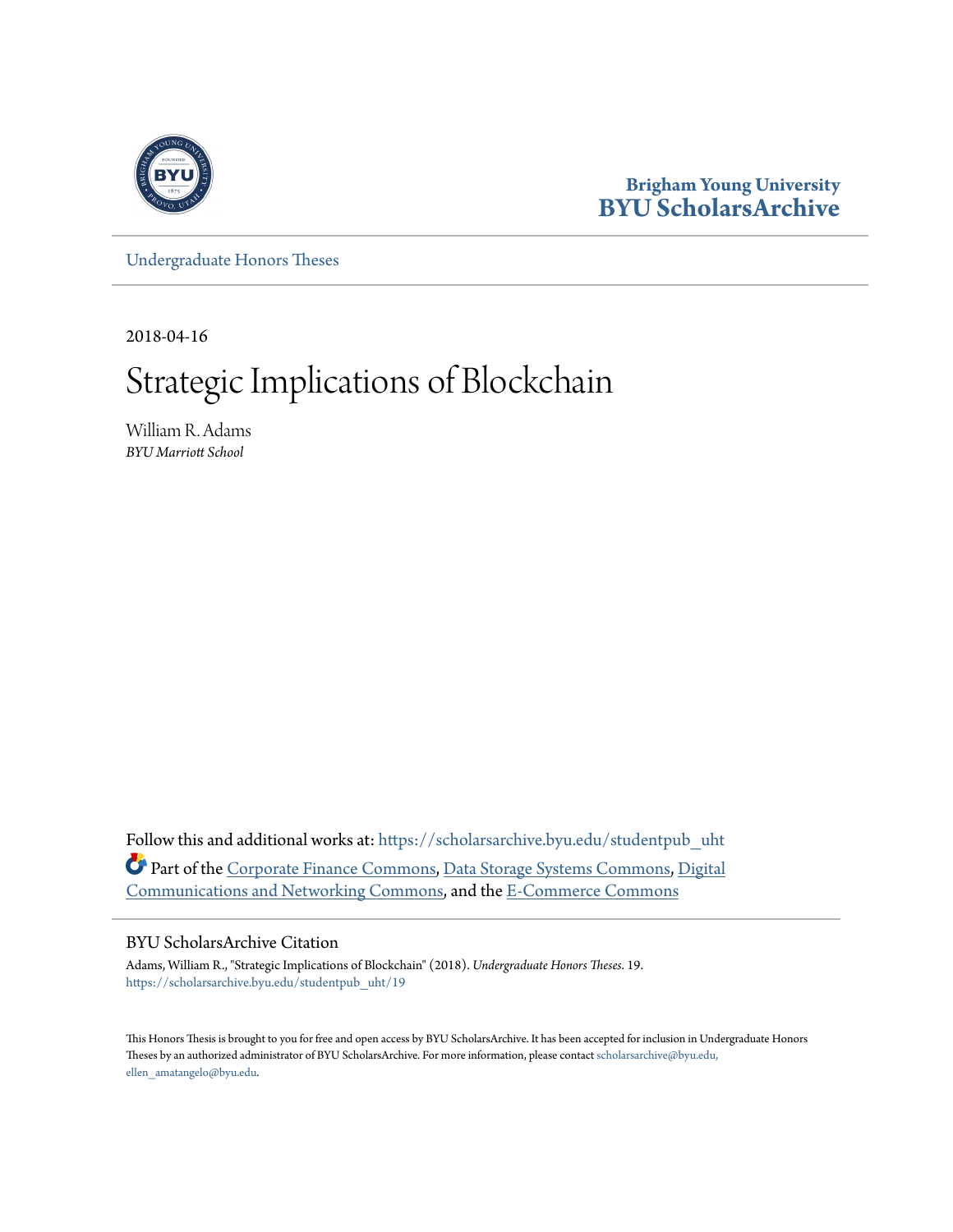Honors Thesis

## STRATEGIC IMPLICATIONS OF BLOCKCHAIN

by William Ramsey Adams

### Submitted to Brigham Young University in partial fulfillment of graduation requirements for University Honors

## Marriott School of Business, Strategic Management Department Brigham Young University April 2018

Advisor: James Oldroyd

Honors Coordinator: Mark Hansen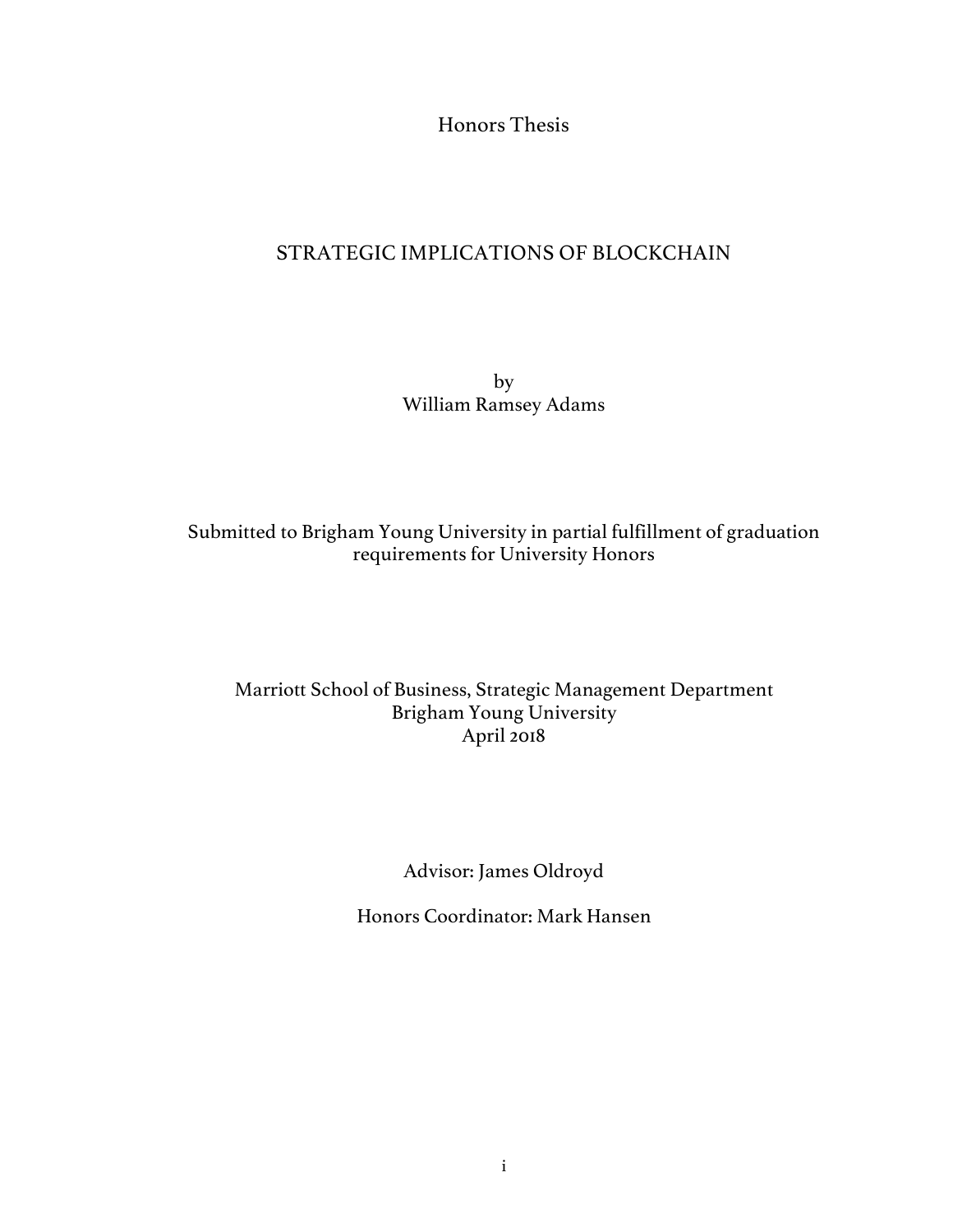#### ABSTRACT

#### STRATEGIC IMPLICATIONS OF BLOCKCHAIN

William Ramsey Adams

Marriott School of Business, Strategic Management Department Bachelor of Science

This thesis introduces blockchain, the underlying technology of cryptocurrencies such as Bitcoin, and discusses how best to conceptualize it relative to other technologies. Following an explanation of the fundamentals of blockchain, also known as the distributed ledger, I identify the characteristics of the technology. Building upon blockchain's inherent strengths and limitations, I explore potential business applications of blockchain. Finally, I recommend that leaders continue to track the development and adoption of blockchain technology, even if they decide that implementing it does not align with their organization's strategy at present.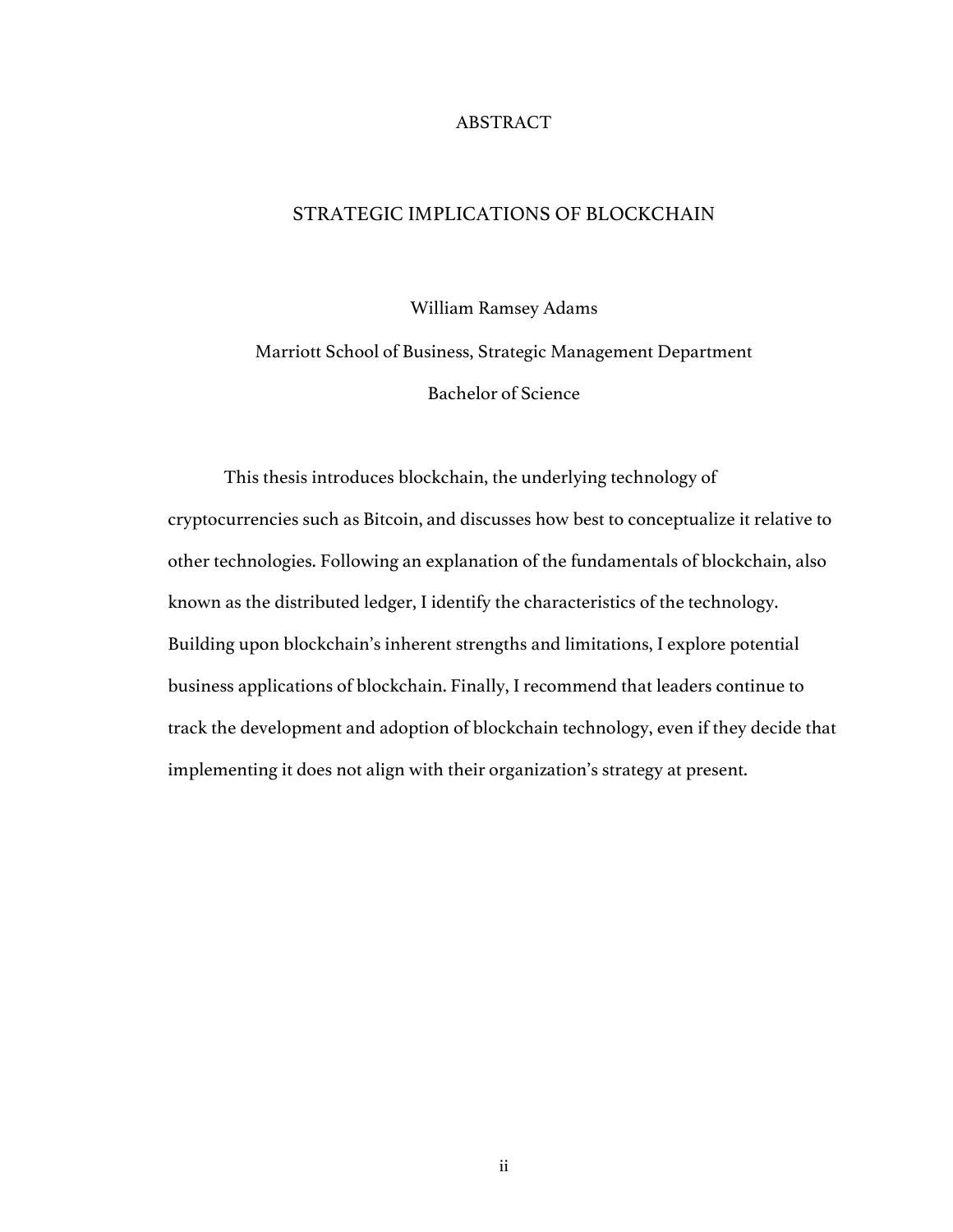#### ACKNOWLEDGEMENTS

I wish to thank the many people who have helped make this project a reality: my parents, siblings, and friends who helped me refine my topic and who read through multiple drafts; my professors and committee, Jim Oldroyd, Mark Hansen, David Bryce, and Marianna Richardson for encouraging me and guiding me through the research and learning process; Ethan Heilman at Commonwealth Crypto, Aticus Peterson at Rose Park Advisors, and the team at Medici Ventures, especially Jonathan Johnson, Steve Hopkins, Tron Black, and Rob Christensen for their insightful interviews; Annabelle Page for facilitating the interviews; McKinley Stauffer Haas for filming the interviews; and Kizzy Kalu and the staff of the *Marriott Student Review* for bringing the interviews and research to life. Finally, thank you to my wife, Danielle, who's been with me every step of the way, listened patiently as I've fumbled with my words, and helped polish my ideas.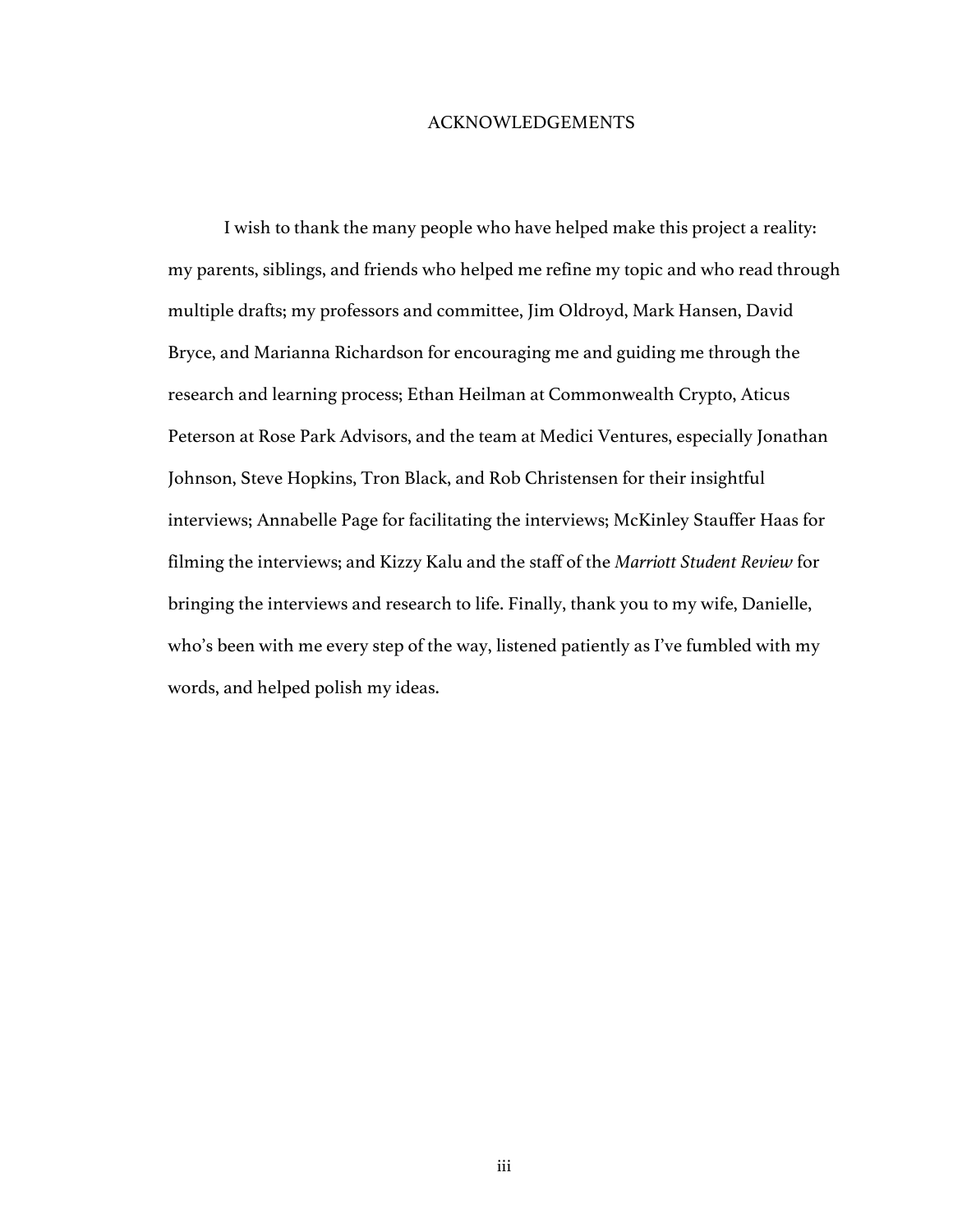## TABLE OF CONTENTS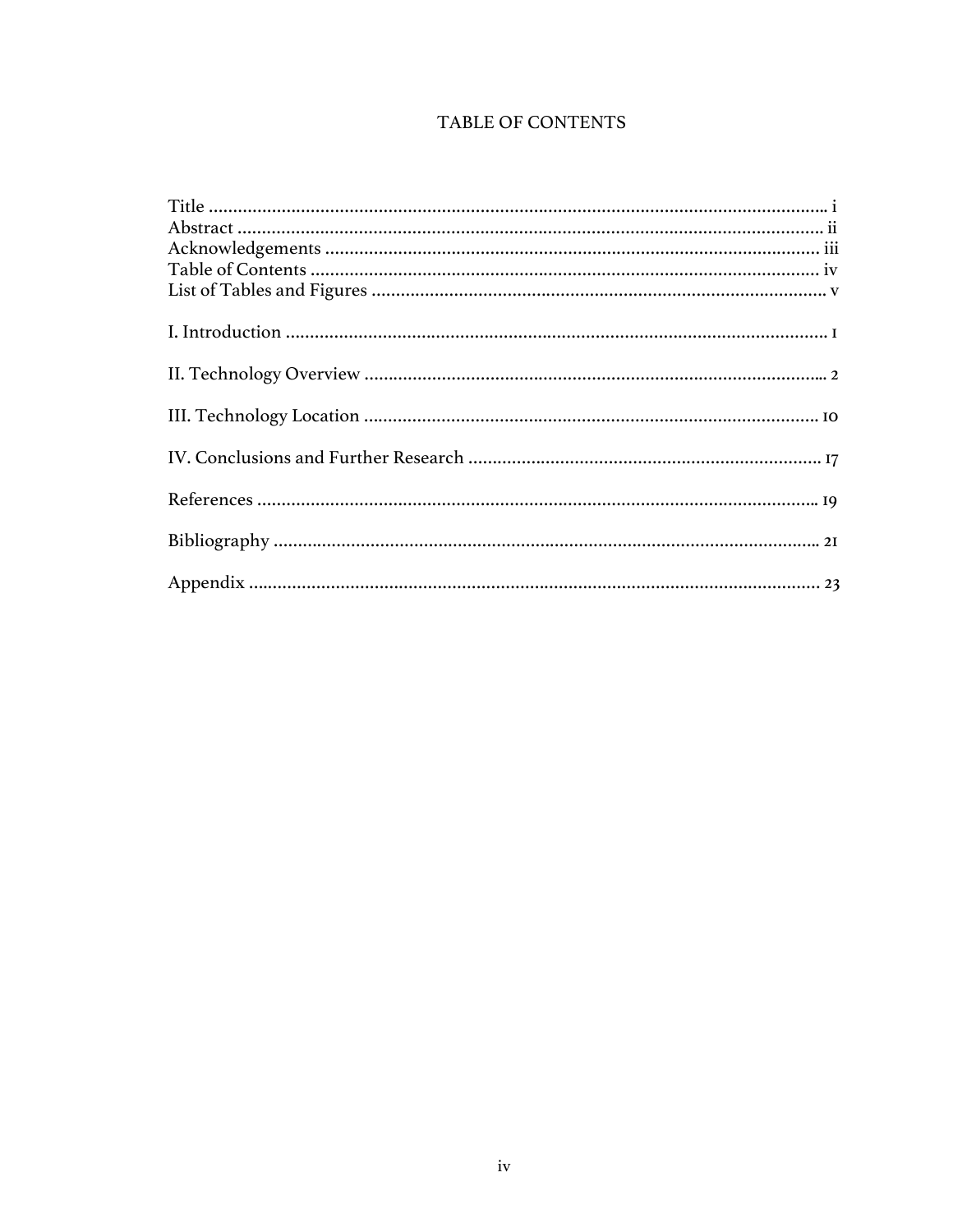## LIST OF TABLES AND FIGURES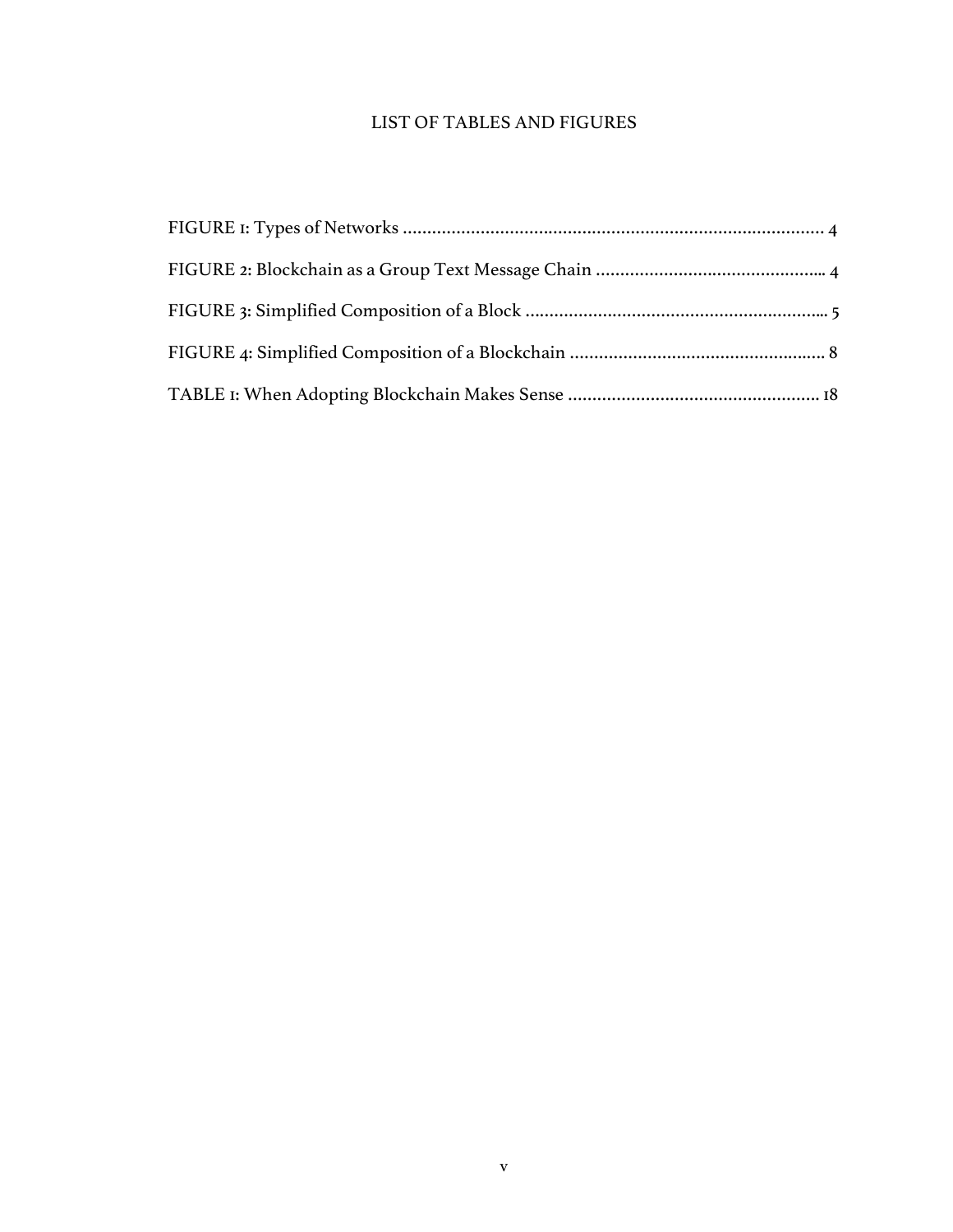#### **I. INTRODUCTION**

For much of 2016 and 2017, the finance and technology communities were abuzz with the potential of blockchain. Now as the public catches up and blockchain gains the attention of the mainstream media, leaders must quickly grasp the fundamentals of this technology to understand its implications for their businesses.

Following the launch of the cryptocurrency Bitcoin in January 2009, banks and federal regulators moved quickly to understand and possibly harness the power of its underlying technology: the distributed ledger.<sup>1</sup> Since then, words like "ICO," "mining," "tokenization," and "crypto" have become the parlance of newscasters and influencers. And if you have made it this far without needing to look up one of these buzzwords, you are likely among the few who have a general idea of what blockchain is or among the fewer who actually understand this new frontier.

Beneath the noise and away from the allure of the get-rich-quick  $ICO<sup>2</sup>$  schemes, rests a new technology that has the potential to change at least some forms of business. In this paper, I set out to define the jargon of the "crypto space," explain the fundamentals of blockchain technology, and comment on the appropriateness of various frameworks regarding the growth potential of this nascent technology.

<sup>&</sup>lt;sup>1</sup> After exploring the technology, the SEC and other regulators have largely taken a passive approach, preferring to let the market run its course. One notable exception to this stance came on July 25, 2017, when the SEC issued guidelines surrounding the use of tokens as a security. See https://www.sec.gov/oiea/investor-alerts-and-bulletins/ib\_coinofferings.

<sup>&</sup>lt;sup>2</sup> "Initial Coin Offering." This concept plays off the familiar acronym for "Initial Public Offering" and is essentially a means for a startup built on a blockchain to raise capital by issuing to investors tokens that will have utility within the product once the product is functioning.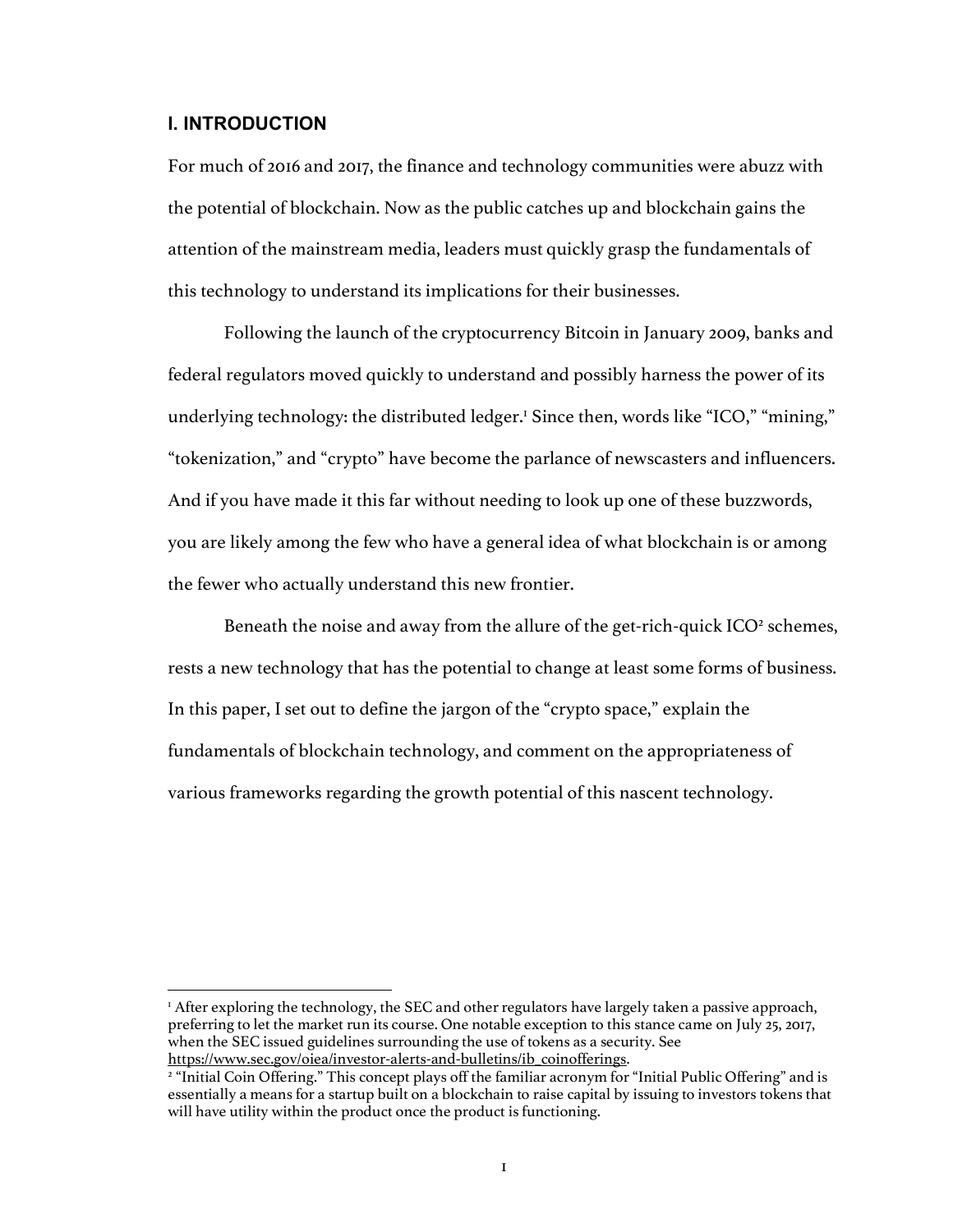#### **II. TECHNOLOGY OVERVIEW**

#### **Background**

 $\overline{a}$ 

Blockchain is a type of database that allows users to store information in a safe, yet visible way across a network of participants. The theory behind the database was first presented by Satoshi Nakamoto with the publication of "Bitcoin: A Peer-to-Peer Electronic Cash System" in October 2008.3 Bitcoin was to function as a digital, alternative form of currency protected through cryptography, hence "cryptocurrency." The blockchain technology would allow users to accurately track Bitcoin transactions. Thus through the structure of the database, Nakamoto sought to eliminate the need for intermediaries in digital transactions. The theory became a reality when Nakamoto launched Bitcoin a few months later in January 2009. Competing cryptocurrencies have since followed, until today there are over 1500.<sup>4</sup>

Although Bitcoin was not the first digital currency, $5$  it has gained popularity because of its ability (via the blockchain it's built upon) to solve the "double-spend" problem that plagued previous digital payment systems.6 To understand this problem, contrast the purchasing process in the physical world with its online equivalent. In the physical world, when an individual buys a product or a service—think something as basic as a soda from the convenience store—money is exchanged for the good or

<sup>3</sup> Satoshi Nakamoto, "Bitcoin: A Peer-to-Peer Electronic Cash System," October 2008, https://bitcoin.org/bitcoin.pdf.<br><sup>4</sup> Cryptocurrency Market Capitalizations, "All Cryptocurrencies," accessed February 7, 2018,

https://coinmarketcap.com/all/views/all/.

<sup>5</sup> This honor goes to DigiCash, created by David Chaum in 1990. See

https://bitcoinmagazine.com/articles/quick-history-cryptocurrencies-bbtc-bitcoin-1397682630/.

<sup>6</sup> It should be noted that Bitcoin's solution is not the only viable method for addressing double spending. For another decentralized approach, see Stefan Brands, "Untraceable off-line cash in wallet with observers," *Annual International Cryptology Conference* (August 1993): 302-318.

Traditional payment processors (e.g. banks, credit card companies, PayPal) make their money by auditing transactions to deter potential double-spending. This reliance on third-parties and its associated cost was a major driver of Bitcoin's development.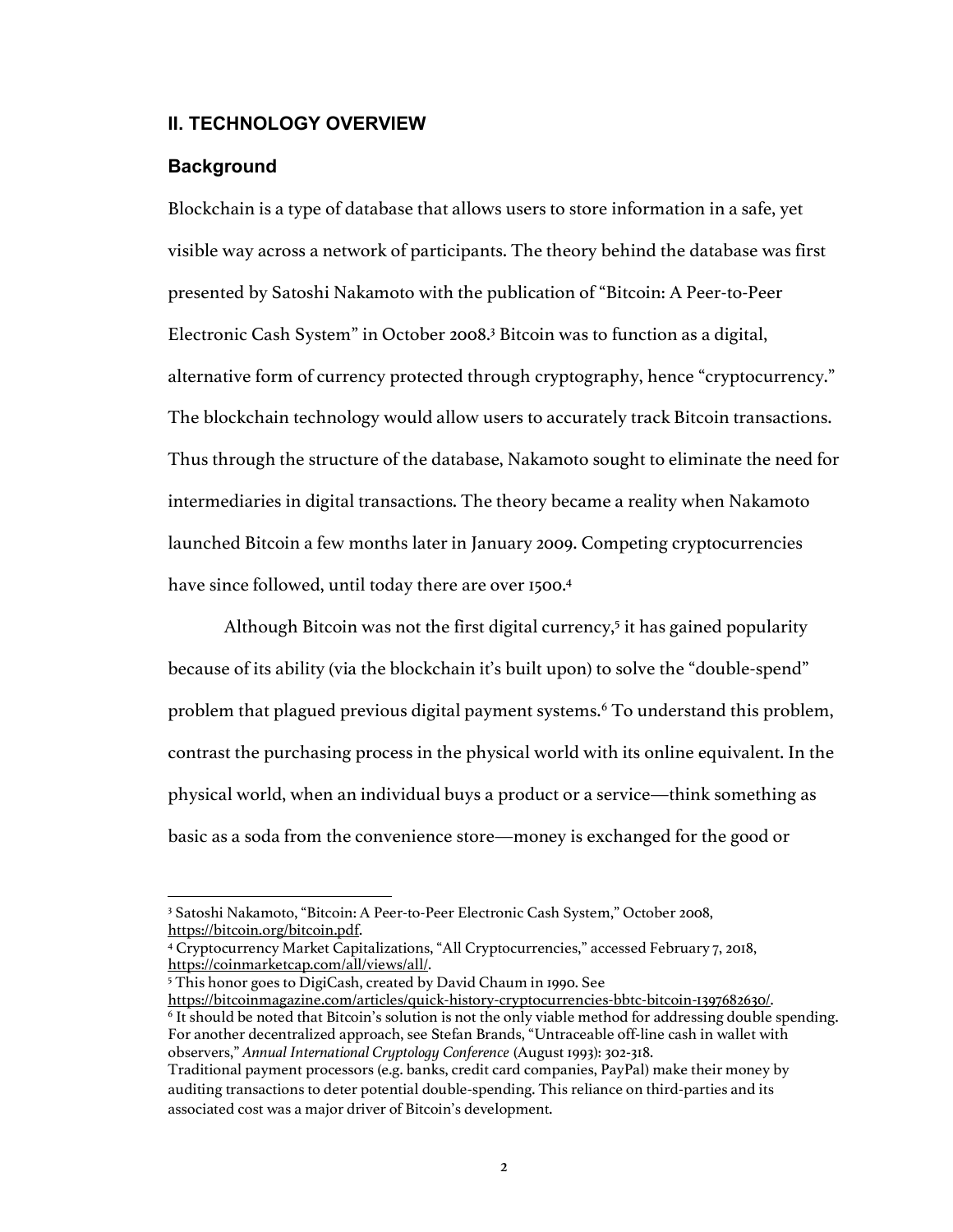service and the transaction is completed. With digital transactions, there is no way for the buyer and the seller to account for the uniqueness of the transaction because the digital representation of the money being exchanged is really just a "digital file that can be duplicated or falsified;"7 an "information asymmetry" exists.<sup>8</sup> In other words, I could order a new t-shirt online with one copy of the digital file and then use another copy of the same digital file to buy shoes on another website.9

Blockchains solve the problem through a governance system known as a "proof-of-work" protocol<sup>10</sup> and a process commonly called "mining."<sup>11</sup> Understanding how this protocol and process solve the problem requires further explanation of the blockchain itself.

#### **Technology**

 $\overline{a}$ 

A blockchain is a digital ledger of transactions that are tracked across a distributed network of computers, called nodes (see Figure 1). Members of the network can look back through the ledger and see every transaction. Each new transaction is contained within a block and, once verified by the rest of the network, is added to the chain.

8 Erik Bonadonna, *Networks II*, Course Blog for Cornell University INFO 4220, "Bitcoin and the Double-Spending Problem," March 29, 2013, accessed February 7, 2018,

<sup>7</sup> Usman Chohan, "The Double Spending Problem and Cryptocurrencies" (December 19, 2017): https://ssrn.com/abstract=3090174 or http://dx.doi.org/10.2139/ssrn.3090174.

https://blogs.cornell.edu/info4220/2013/03/29/bitcoin-and-the-double-spending-problem/.<br>9 Of course, this assumes that both websites accept the digital file as a form of payment.

<sup>&</sup>lt;sup>10</sup> Due to the high energy and monetary costs of the proof-of-work protocol, some cryptocurrencies, including Ethereum, have begun switching to an alternative "proof-of-stake" protocol. See Amir Rosic,

 $\mu$  The term "mining" is a bit of a misnomer. While a byproduct of the process is that new tokens are brought into circulation and awarded to the "miner," the coins are really just an incentive for miners to extend the blockchain and process transactions.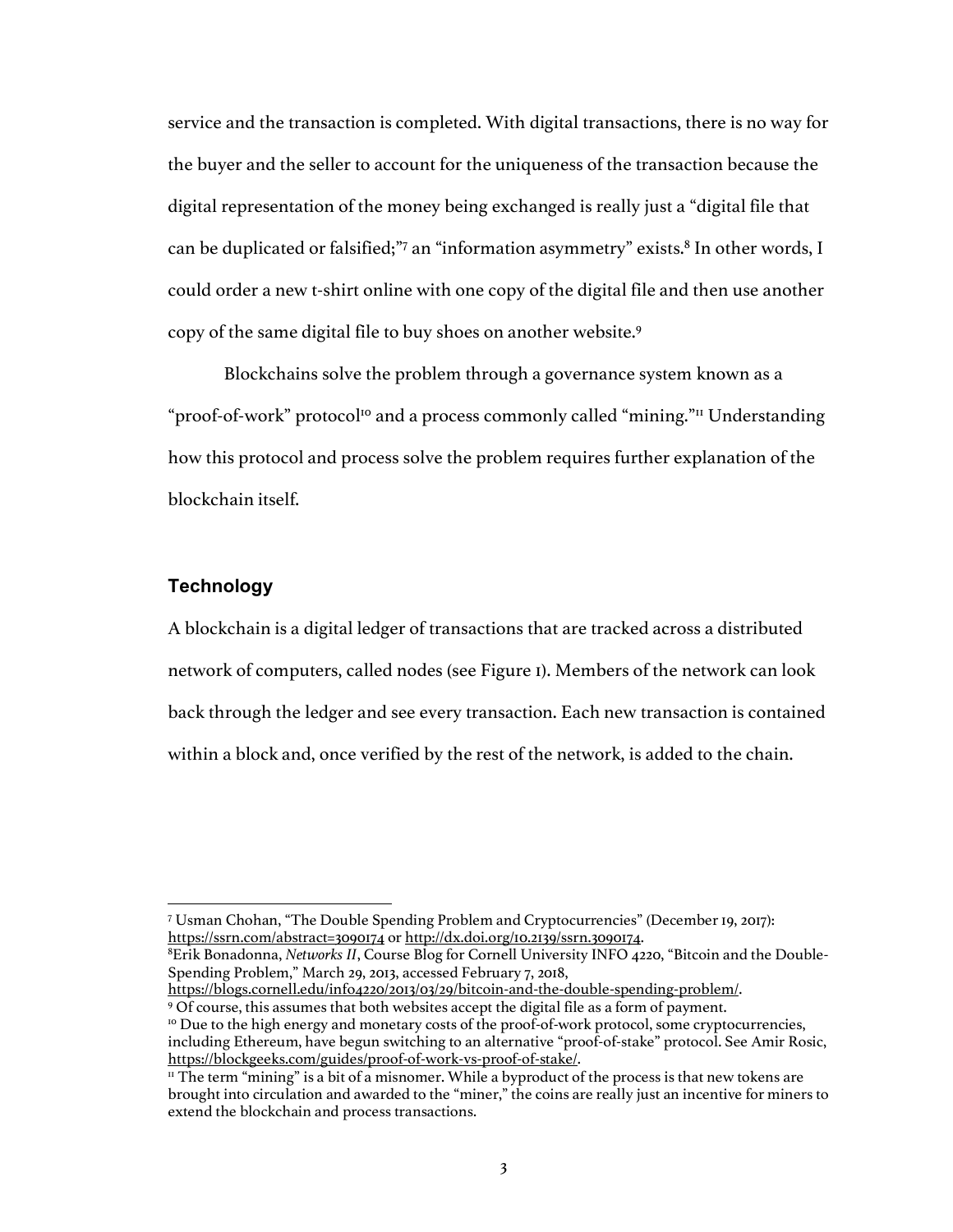

Figure 1: types of networks; each dot is a node in the network. Illustration by 1983, Wikimedia.

I think of blockchain like one of those giant group text message chains I'm occasionally added to. I may not have the number of anyone in the group, but I can see every text message sent. In this example, each text message represents a "block" of information, or the individual transactions of the blockchain.



Figure 2: a blockchain is like a group text message chain; even without knowing the identities of the senders, I can still see all the "transactions" or messages by being a part of the "network."

These blocks are timestamped so that every node in the network can view the group text message and determine the order of every text. To prevent troublemakers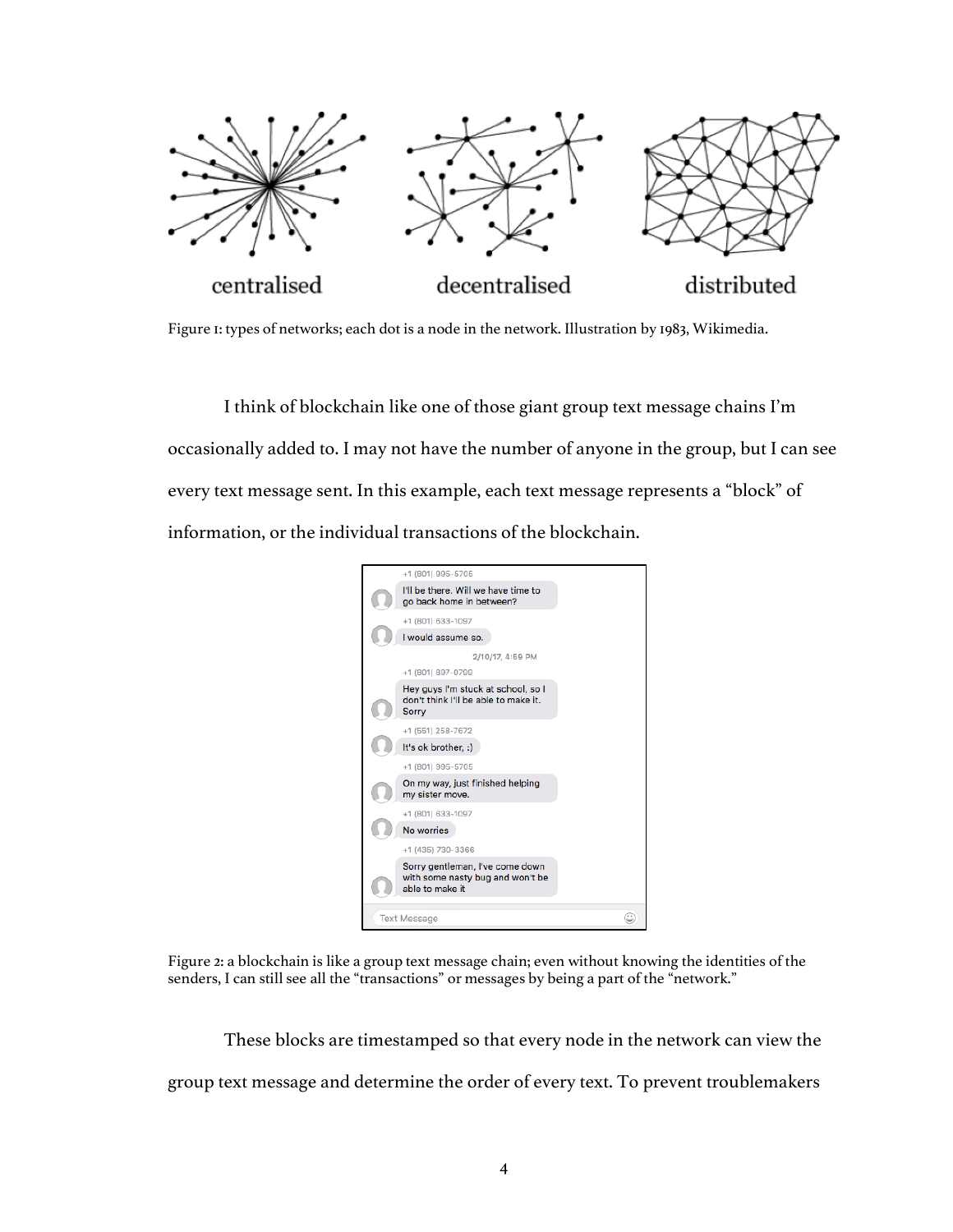from tampering with the text messages or blocks, each block is encrypted using a *hash* function, "a mathematical process that takes input data of any size, performs an operation on it, and returns output data of a fixed size."12 ›



Figure 3: simplified composition of a block. Source: Rob Hennefer, EPA Private Equity.

To add a block to the chain, nodes within the network compete to complete a complex mathematical puzzle.13 The solution to the puzzle can only be achieved through sheer computing power as each node tests different potential solutions until one of the nodes cracks the puzzle; hence many nodes within cryptocurrency networks are composed of powerful servers.14 Once a solution has been found, the solution is broadcast throughout the network and verified. The verification can take "tens of minutes," which seems like an eternity in the world of computing, but is a significant decrease from the processing time required for transactions through intermediaries.15 As soon as a majority of the computing power in the network has reached consensus

 $\overline{a}$ 

<sup>&</sup>lt;sup>12</sup> Corin Faife, Coindesk, "Bitcoin Hash Functions Explained," February 19, 2017, accessed February 7, 2018, https://www.coindesk.com/bitcoin-hash-functions-explained/. 13 Not all nodes in the network compete to solve the puzzle, but all nodes will verify the solution to the

puzzle once a potential solution has been found.

 $^{14}$  To date, some of the largest acquisitions in the crypto space have been hardware, not actual cryptocurrencies. See Stan Higgins, Coindesk, "Maker of First Bitcoin Mining ASIC Acquired in What Could Be Industry's Largest Sale," June 8, 2016, accessed January 22, 2018, https://www.coindesk.com/bitcoin-mining-asic-acquired-avalon/.

<sup>15</sup> Chohan, "Double Spending," 4**.** See also Appendix A.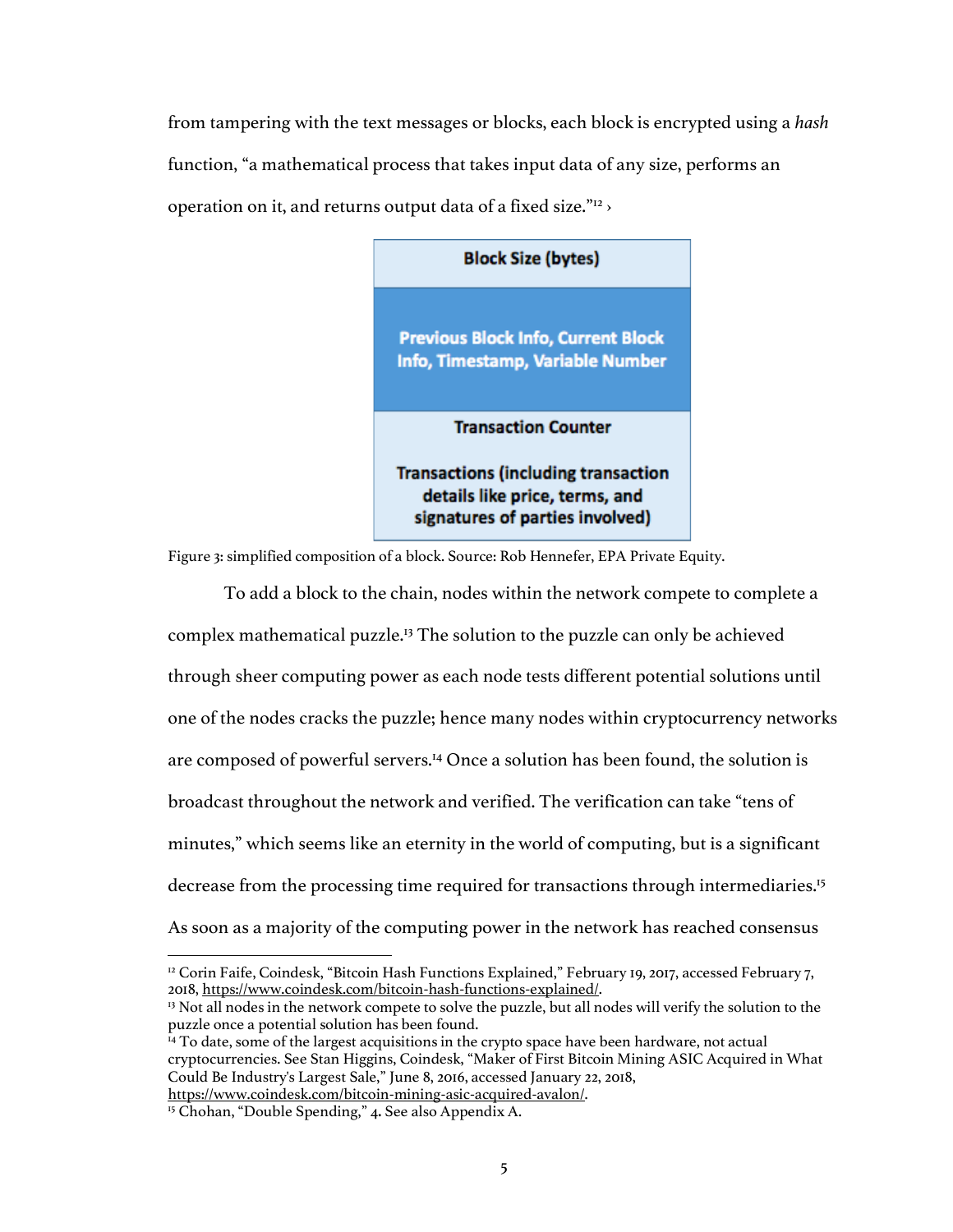and verified the solution to the puzzle, the block is added to the end of the chain becoming the most recent text in our metaphorical group text message—and the node that solved the puzzle is awarded a set amount of the cryptocurrency as a transaction fee or bounty. The rules governing this system and the requirement to solve the puzzle before adding the block with the encrypted transaction are collectively the "proof-ofwork" protocol.<sup>16</sup> Because the winner of the competition—the node that solved the puzzle—receives tokens that had not previously been in circulation, this entire competition process is referred to as "mining."17 Therefore, each of the competing nodes in the network are often called "miners."

#### **Joining a network and "cashing out"**

Individuals can join a public blockchain network such as the Bitcoin blockchain with relatively basic hardware, however the complexity of the software and its intimidating user interface discourages many non-specialists from participating in the network.<sup>18</sup> Yet with a spare laptop (with at least 150GB of storage and 2GB of RAM), anyone can download the code for the public blockchain she would like to join and begin functioning as a node in the network, helping to verify solutions in the proof-of-work

<sup>&</sup>lt;sup>16</sup> This protocol was first developed in the early 1990s to deter distributed denial of service (DDoS) attacks from flooding email inboxes with spam. See Cynthia Dwork, Naor, Moni, "Pricing via Processing, Or, Combatting Junk Mail, Advances in Cryptology," *CRYPTO '92: Lecture Notes in Computer Science No. 740*. Springer (1993): 139–147.

<sup>&</sup>lt;sup>17</sup> The tokens that a miner receives for its work are not in circulation before being mined but had been written into the program and held in reserve so that when a puzzle was solved so many of the "buried" tokens would be released. The number of tokens released for each additional block changes over time. In the case of Bitcoin, there are currently about 18 million in circulation. Ultimately, this number will reach 21 million, at which point miners will no longer "unearth" new Bitcoin, but rather charge a fee for processing the transaction.

 $18$  Although step-by-step instructions for setting up a node within a blockchain network, beginning to mine a cryptocurrency, or exchanging a cryptocurrency for a fiat currency are all beyond the scope of this paper, I have included general requirements to make the entire system a little more concrete. For further explanation, see https://99bitcoins.com/step-by-step-guide-firing-up-bitcoin-node/.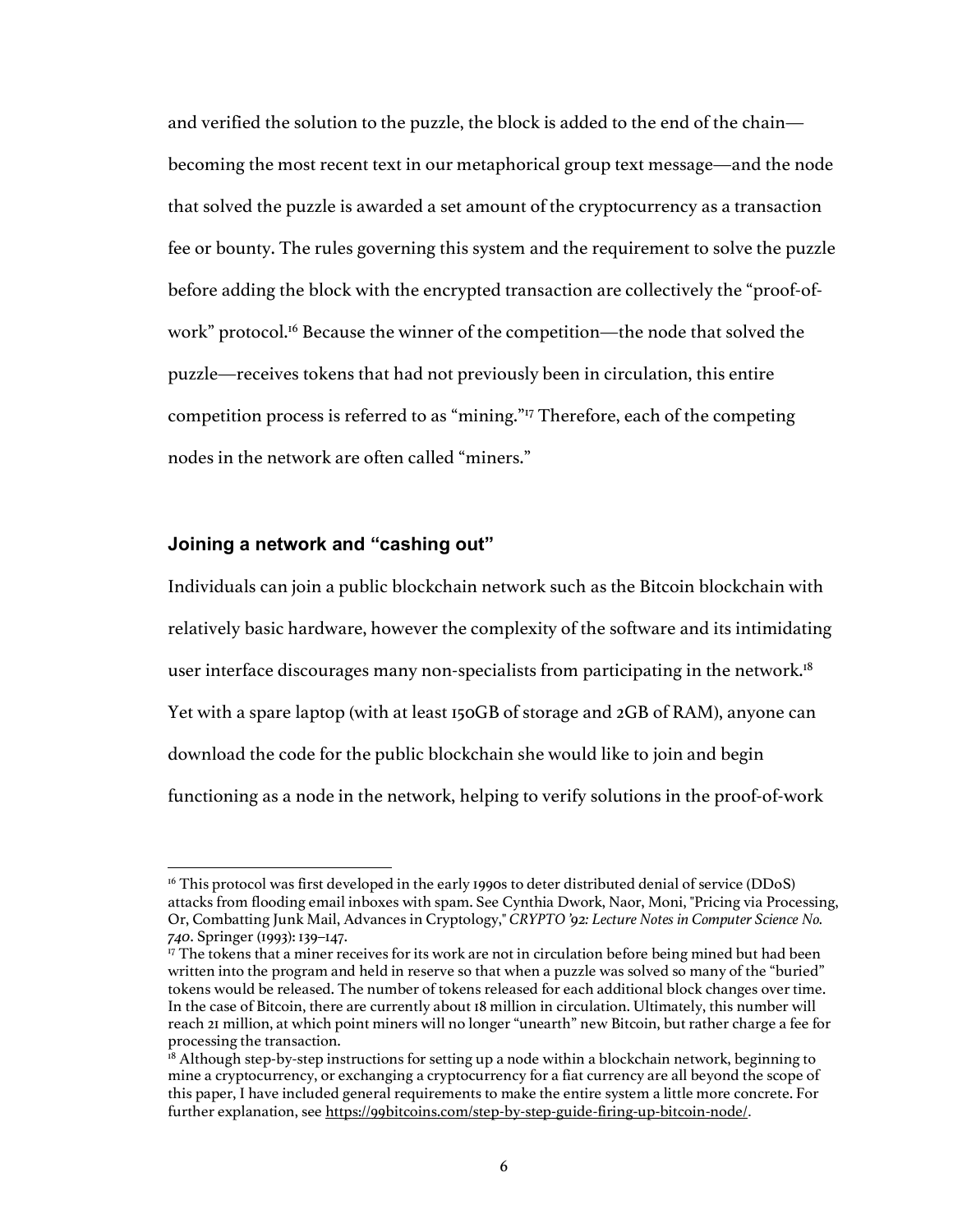process. <sup>19</sup> If a person is looking to start mining a cryptocurrency, he will need to invest in more powerful, specialized computer servers than the typical "lightweight" verifying nodes.

Like traditional currencies, cryptocurrencies can be exchanged for other cryptocurrencies and for an individual's own fiat currency. For example, if I'm an American and want to change my Bitcoin into dollars, I can go through an online exchange that will charge me a small fee to exchange my Bitcoin into US dollars. These exchanges are targets for hackers because of their vulnerable position on the border between digital and "concrete" assets but do not have the same security of the immutable ledger.<sup>20</sup>

#### **Inherent characteristics**

 $\overline{a}$ 

With this basic understanding of blockchain technology, we can return to blockchain's initial value proposition and see how it prevents most cases of double-spending.<sup>21</sup> Since every transaction is accounted for within the blockchain, anyone within the network can look back through the ledger and trace the movements of each token. Blockchain is a particularly secure form of database for two reasons: 1) every node in the network has a copy of every transaction in the ledger, and 2) each block contains a portion of the information from the previous block. If hackers were to attempt to

<sup>20</sup> Emma Dunkley, "Problems at two cryptocurrency exchanges raise security concerns," Financial Times, December 20, 2017, accessed March 13, 2018, https://www.ft.com/content/aa9fdd64-e536-11e7-97e2- 916d4fbac0da. Yuji Nakamura, Tan, Andrea, "Massive Cryptocurrency Heist Spurs Call for More Regulation," Bloomberg, updated January 29, 2018, accessed March 13, 2018,

<sup>&</sup>lt;sup>19</sup> Bitcoin Core, "What is a full node?", accessed March 13, 2018, https://bitcoin.org/en/full-node#what-isa-full-node.

https://www.bloomberg.com/news/articles/2018-01-28/massive-cryptocurrency-heist-puts-spotlight-onexchange-security, see also https://blog.sqreen.io/cryptocurrency-exchanges-security/.

<sup>21</sup> Some forms of double-spending attacks still work, but in order to work both transactions must occur before the network has time to verify the first transaction. For this reason, blockchain is not optimal for instances when transactions need to be instantaneous or nearly instantaneous. For examples of this potentially harmful double-spending, see Chohan and Bonadonna.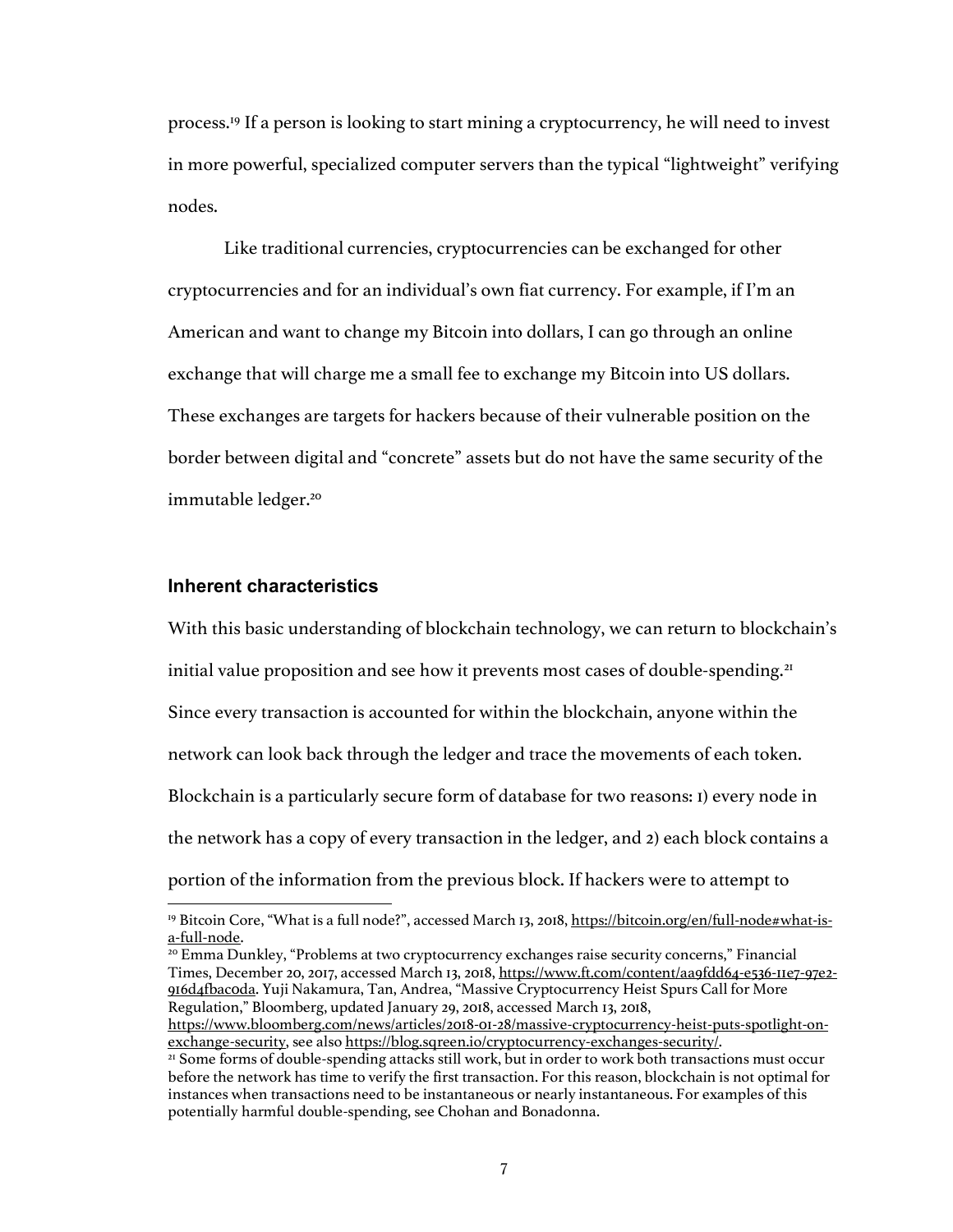change the data, they would need to control over 50 percent of the network's computing power and alter the block with the information they wanted to change, in addition to all the subsequent blocks in the chain.



Figure 4: simplified composition of a blockchain.<sup>22</sup> Illustration by Matthäus Wander, Wikimedia.

The characteristics of blockchain translate to three inherent strengths for the technology: transparency, security, and relative efficiency. These strengths, in turn, lead to an important result: they establish trust, or a proxy for trust, where trust otherwise doesn't exist. In other words, they eliminate the need for an intermediary. This outcome worries rent-seeking intermediaries, chief among them the federal government and banks, who currently benefit from the status quo and are threatened by the implications of blockchain.<sup>23</sup> In an early move to stem the threat of

<sup>&</sup>lt;sup>22</sup> The Tx\_Root, or the Merkle Root, "is a reduced representation of the set of transactions that is confirmed with the block." The Nonce are arbitrary digits added on to the block to make the proof-ofwork more difficult to solve. See https://bitcoin.stackexchange.com/questions/12427/can-someoneexplain-how-the-bitcoin-blockchain-works.

<sup>&</sup>lt;sup>23</sup> This concern may explain Jamie Dimon's criticism of Bitcoin: if he could persuade people to walk away from a new entrant threatening his firm's position while offering them a comparable alternative, he could possibly avoid being disrupted. Hence his condemnation of Bitcoin and his simultaneous endorsement of blockchain. See Polina Marinova, "Jamie Dimon: Bitcoin Bad, Blockchain Good," *Fortune*, http://fortune.com/2017/09/13/jamie-dimon-bitcoin-blockchain/. Since this statement, he has retreated somewhat, while still emphasizing the underlying blockchain technology: Tae Kim, "Jamie Dimon says he regrets calling bitcoin a fraud and believes in the technology behind it," CNBC, January 9, 2018, accessed February 6, 2018, https://www.cnbc.com/2018/01/09/jamie-dimon-says-he-regretscalling-bitcoin-a-fraud.html. See also Julia La Roche, "JPMorgan's Farooq: Blockchain will have a radical impact on some of our businesses," Yahoo Finance, February 7, 2018, accessed February 7, 2018,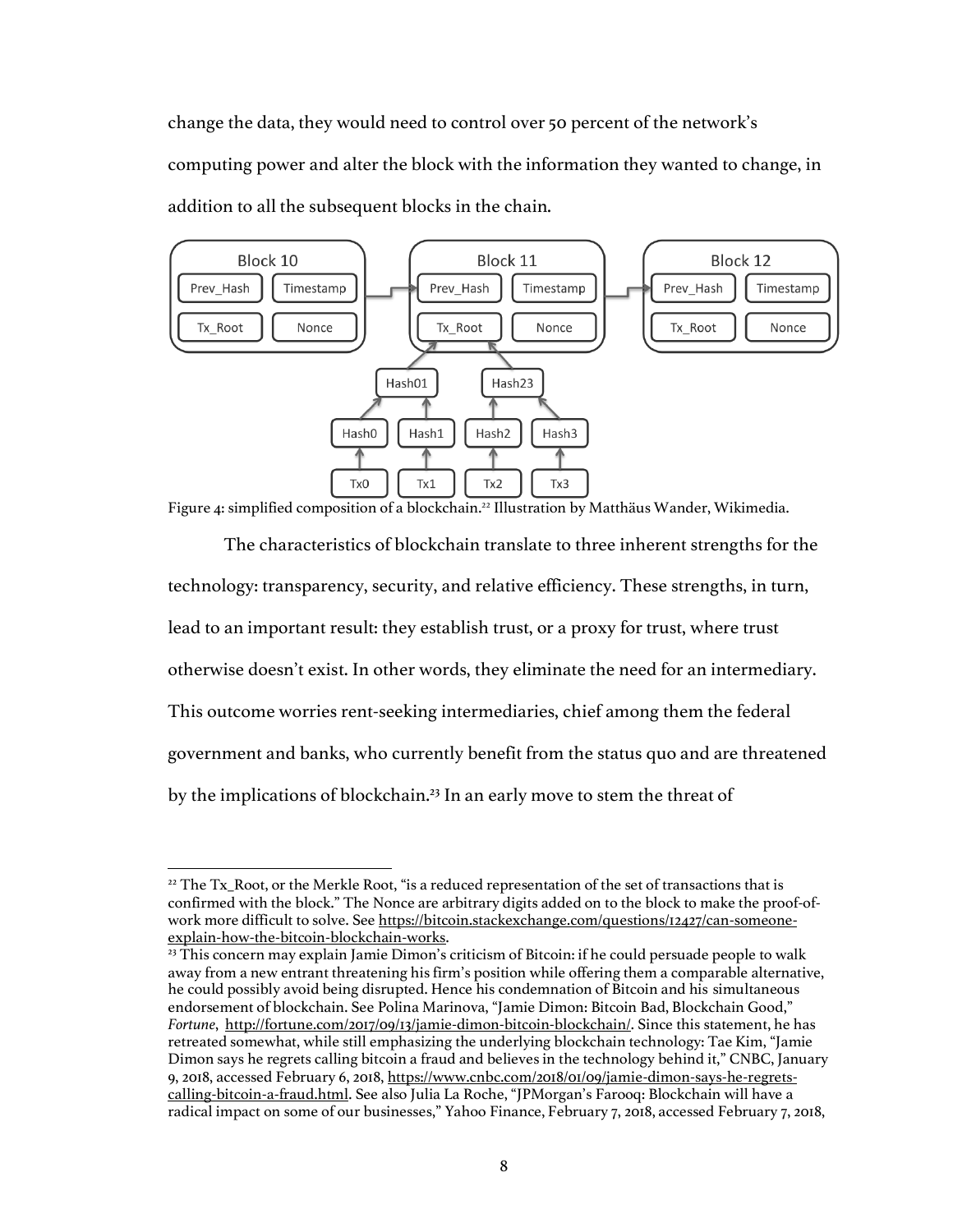cryptocurrencies, over 40 financial institutions have backed their own distributed ledger.24 The federal government has protested the cryptocurrency advances by dragging its feet. Ironically, such opposition may prove to be to the advantage of cryptocurrency—regulation too early may stymie innovation, even if it creates a "Wild West" landscape for the time being.

Understanding the technology also reveals under which conditions blockchain is not ideal. Some examples include 1) when no intermediary is involved, 2) when transactions are immediate and cannot be verified across the network quickly enough, 3) when data does not need to be redundant, and 4) when outsiders do not need information stored in the database. Finally, blockchain technology is susceptible to one weakness every database faces: if the data originally entered into the database is incorrect, the data generated will also be corrupted—garbage in, garbage out.25 For blockchain, the immutability of transactions based on incorrect data is irrelevant.

These strengths and limitations inherent in the technology are central to the discussion of where blockchain belongs relative to other technologies. They also indicate which applications of the technology are most likely to succeed.

https://finance.yahoo.com/news/jpmorgans-farooq-blockchain-will-radical-impact-businesses-220312432.html/.

-

<sup>24</sup> Joel Dudley, "R3 secures record-breaking \$107m investment from 40 institutions," Corda.net, May 23, 2017, accessed February 7, 2018, https://www.corda.net/2017/05/r3-secures-largest-ever-investment-<br>distributed-ledger-technology-usd-107-million-40-institutions/.

<sup>&</sup>lt;sup>25</sup> See Christian Catalini, "How Blockchain Applications Will Move Beyond Finance," *Harvard Business Review*, March 2, 2017, accessed November 16, 2017, https://hbr.org/2017/03/how-blockchain-applicationswill-move-beyond-finance.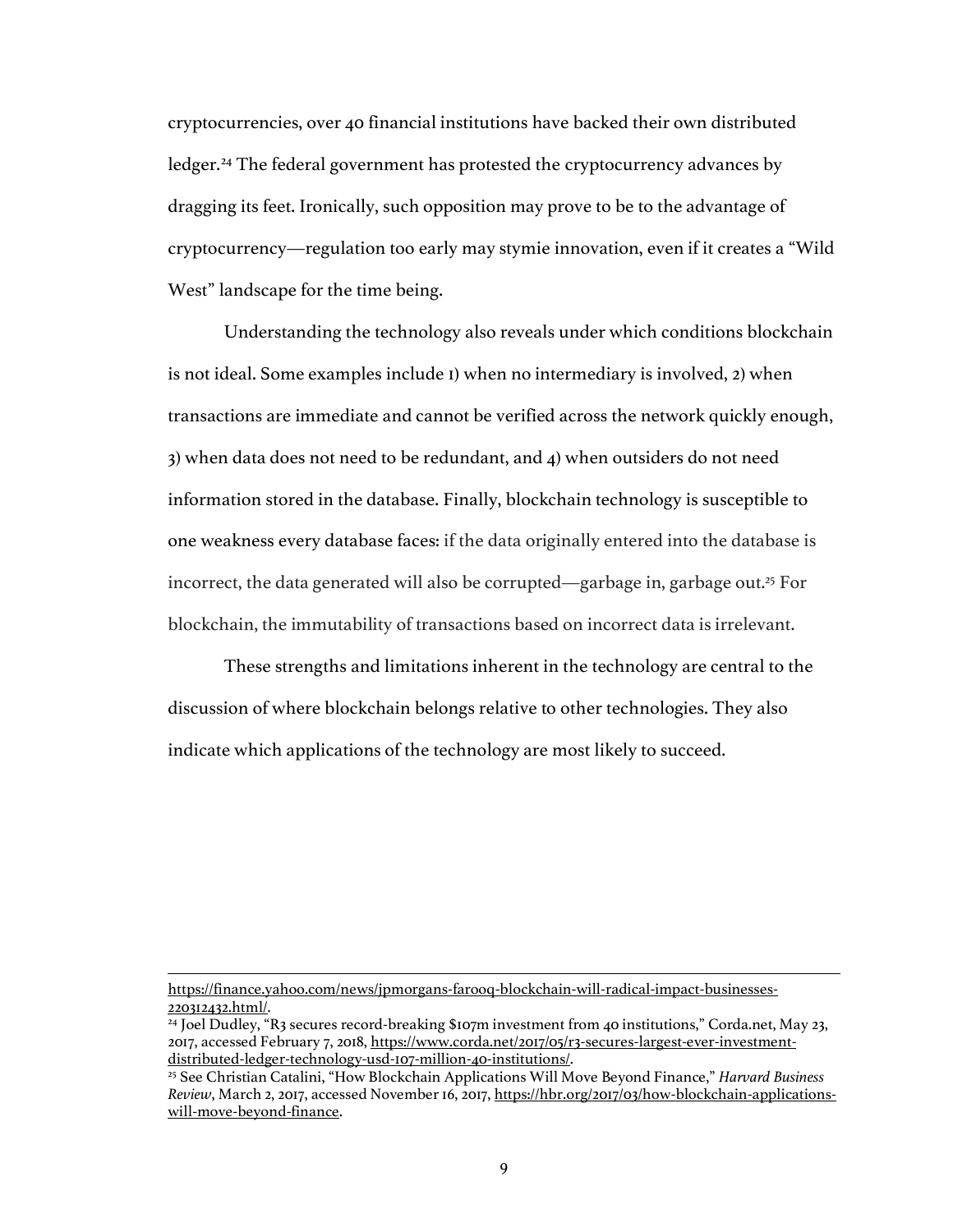#### **III. TECHNOLOGY LOCATION**

Because of its three primary strengths, blockchain has widespread appeal in industries outside cryptocurrency (e.g. finance, healthcare, logistics, real estate, insurance, etc.) as those industries scramble to see if or how blockchain's strengths influence them. Locating blockchain in relation to other technologies allows us to consider historical analogies that may prove helpful in forecasting blockchain's impact across the economy. I refute the common conception that blockchain is a disruptive technology, and instead identify two broad technology categories, examining how well blockchain fits within each.

#### **Disruptive technology**

 $\overline{a}$ 

Almost daily, we see headlines claiming that blockchain will disrupt one industry or another. While these articles seek to express the potential impact of blockchain by employing the popular verb, *disrupt*, such use is sloppy. A technology isn't intrinsically disruptive: rather it can enable disruption as it can enable a company to sustain its competitive advantage. Technology is a component of disruptive innovation, as are the specific business model, resources, process, and priorities of the company built around the new disruption-enabling technology relative to the resources, process, and priorities of the incumbents.<sup>26</sup> Therefore, it is more precise to consider blockchain an enabling technology that may allow startups or established firms to succeed, depending on how they respond to and choose to incorporate or ignore it. This all may seem like splitting semantic hairs, but the implications are important: simply having a

<sup>26</sup> Correspondence with Aticus Peterson, Associate at Rose Park Advisors

<sup>(</sup>https://www.roseparkadvisors.com/). Rose Park is the investment firm founded by Clayton Christensen, the father of "disruptive innovation."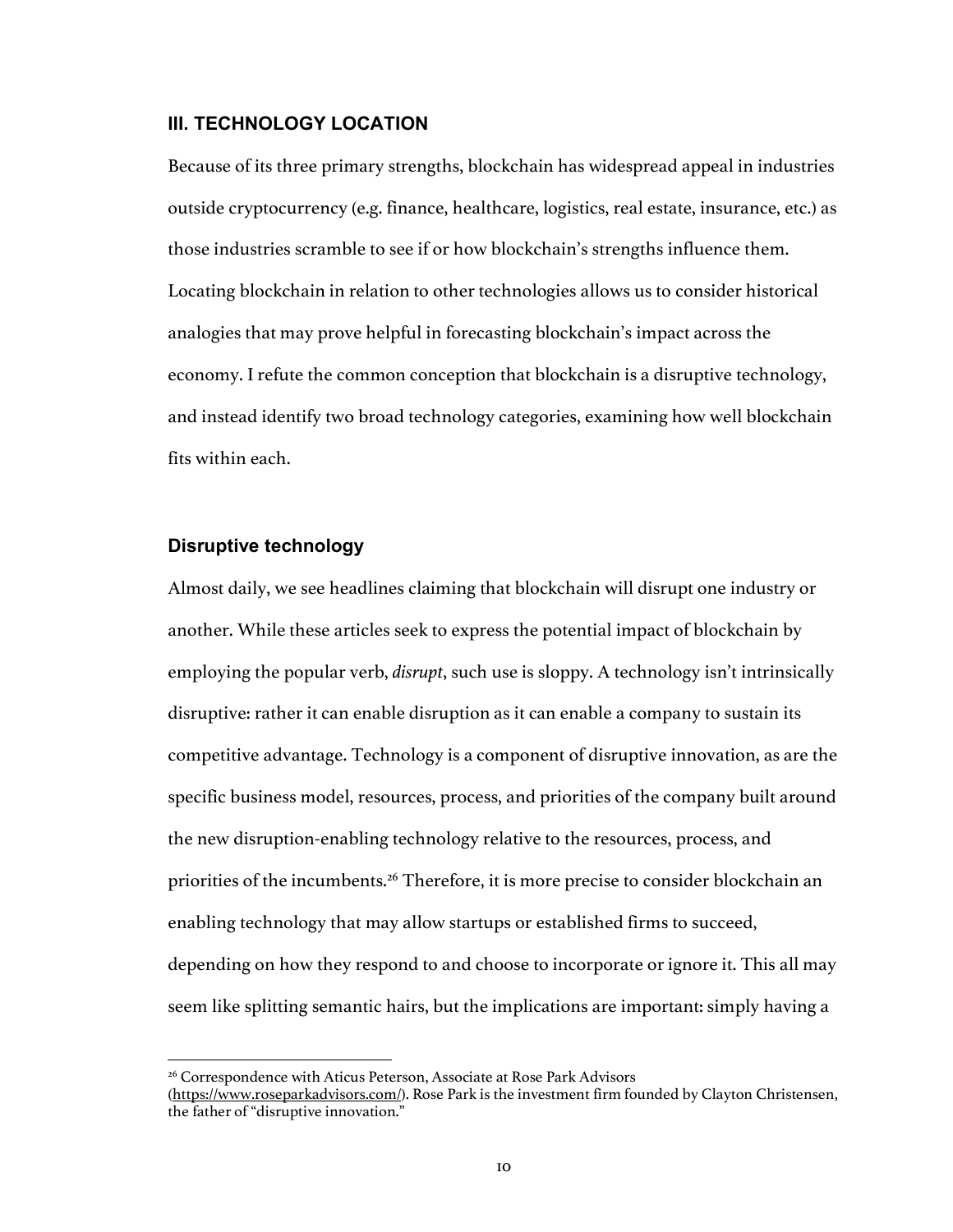cutting-edge technology infrastructure will not equate to market success; more important is how the technology is used.

Blockchain also does not fit the traditional model of disruptive innovation because it doesn't undercut and replace an incumbent as much as it eliminates the need for an intermediary altogether. In traditional cases of disruptive innovation, such as Toyota, the new entrant offers a lower-end product that attracts the customers least attractive to the incumbent (thus the incumbent cedes this group of customers to the entrant to retain the more desirable customers, those who pay for the higher-end products). As the entrant's technology and processes improve, the company attracts more and more of the incumbent's customer base until it has effectively "disrupted" the status quo of the industry. Toyota did not eliminate the intermediary (the car salesman), rather it gave the intermediary a better alternative by not overshooting customer needs.27

A similar pattern exists with sharing economy companies, such as Airbnb and Uber (whose status as disruptors is debated, but for our purposes will be considered). While they did employ new technology to disrupt hotels and taxi services initially, they have not eliminated the need for intermediaries, but may have begun to replace them by offering the same service through different means. This brings us to our first great paradox of the blockchain: if someone owns it, they in essence become the intermediary, in which case the inherent strengths of the technology become moot and

 $\overline{a}$ 

<sup>27</sup> Clayton M. Christensen, Matt Verlinden, and George Westerman, "Disruption, disintegration and the dissipation of differentiability," *Industrial and Corporate Change*, vol. 11, no. 5, 955–993.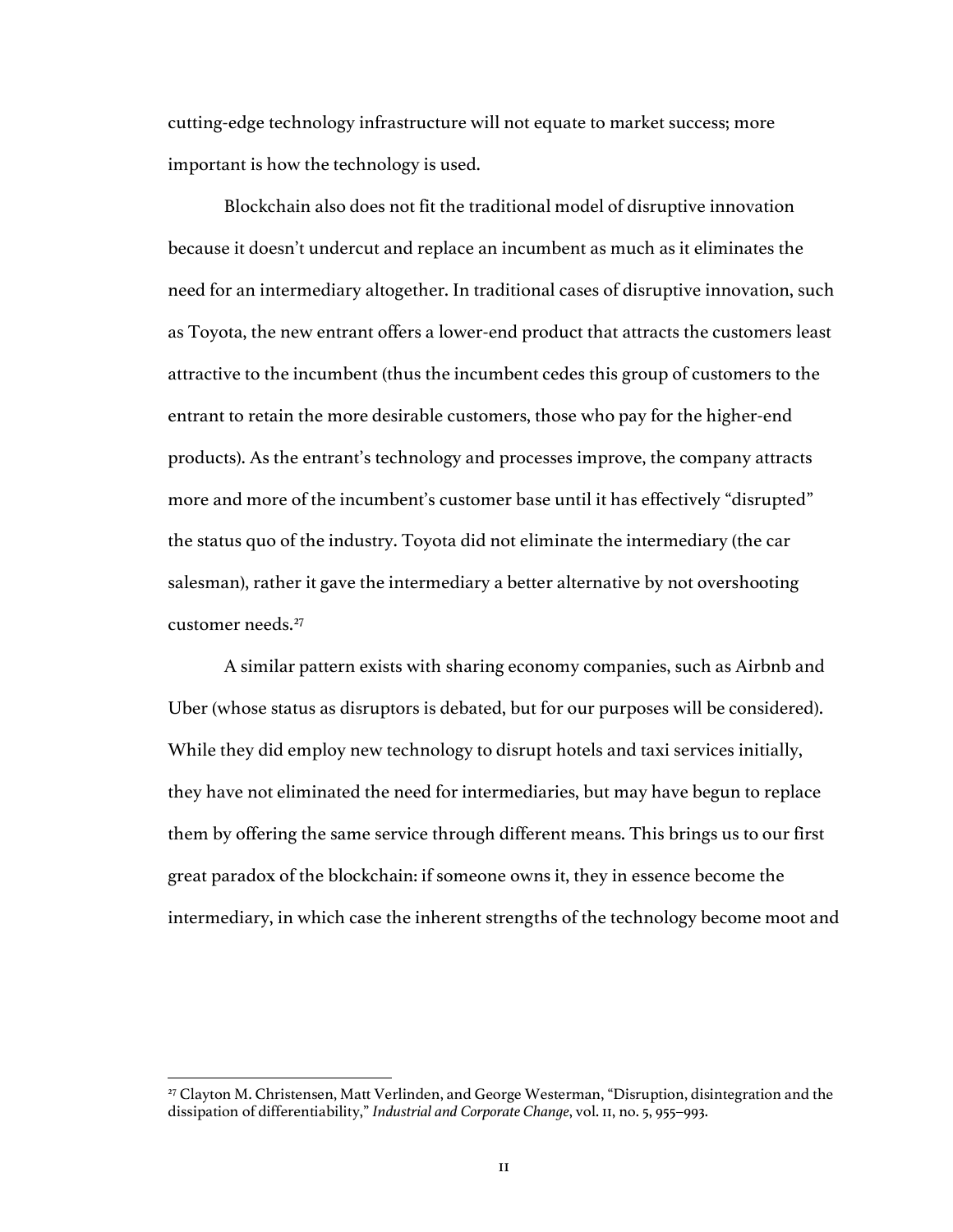the company is better off with a traditional database because trust already exists within the owner organization.28

#### **Foundational technology**

With this dilemma in mind, one solution is to build a product on a public infrastructure rather than attempting to create an independent ecosystem. Imagine, for example, if every website or company tried to create its own Internet. The reason the Internet works is because everyone agrees to use it, a classic example of the network effect. Currently, one major obstacle facing blockchain adoption is no single cryptocurrency or blockchain platform has hit a critical mass of users—how many people do you know who pay for things with Bitcoin?

Nevertheless, the potential is there for one of these platforms to emerge as the public ledger of choice, at which point blockchain could become the foundation of future economies.29 Hence in Marco Iansiti and Karim R. Lakhani's January/February 2017 article for *Harvard Business Review*, they categorize blockchain as a foundational technology like the electrical grid or the Internet, one with "the potential to create new foundations for our economic and social systems."30 This opinion is well supported; others have made similar comparisons, most notably the TCP/IP protocol that made email possible.<sup>31</sup>

 $\overline{a}$  $28$  The takeaway: when companies say they are exploring utilizing blockchain, dig a little to see if they are actually rebuilding their products on top of a platform like Ethereum, or if they are simply converting their current database to another.

<sup>&</sup>lt;sup>29</sup> Steps have already been taken in this direction: Overstock.com accepts Bitcoin as a form of payment while IBM and Microsoft Azure have coalesced around Ethereum.

<sup>30</sup> Marco Iansiti and Lakhimi, Karim R., "The Truth about Blockchain," *Harvard Business Review*, 95, no. 1 (January/February 2017): 120.

<sup>31</sup> Steven Johnson, "Beyond the Bitcoin Bubble," *The New York Times Magazine*, January 16, 2018.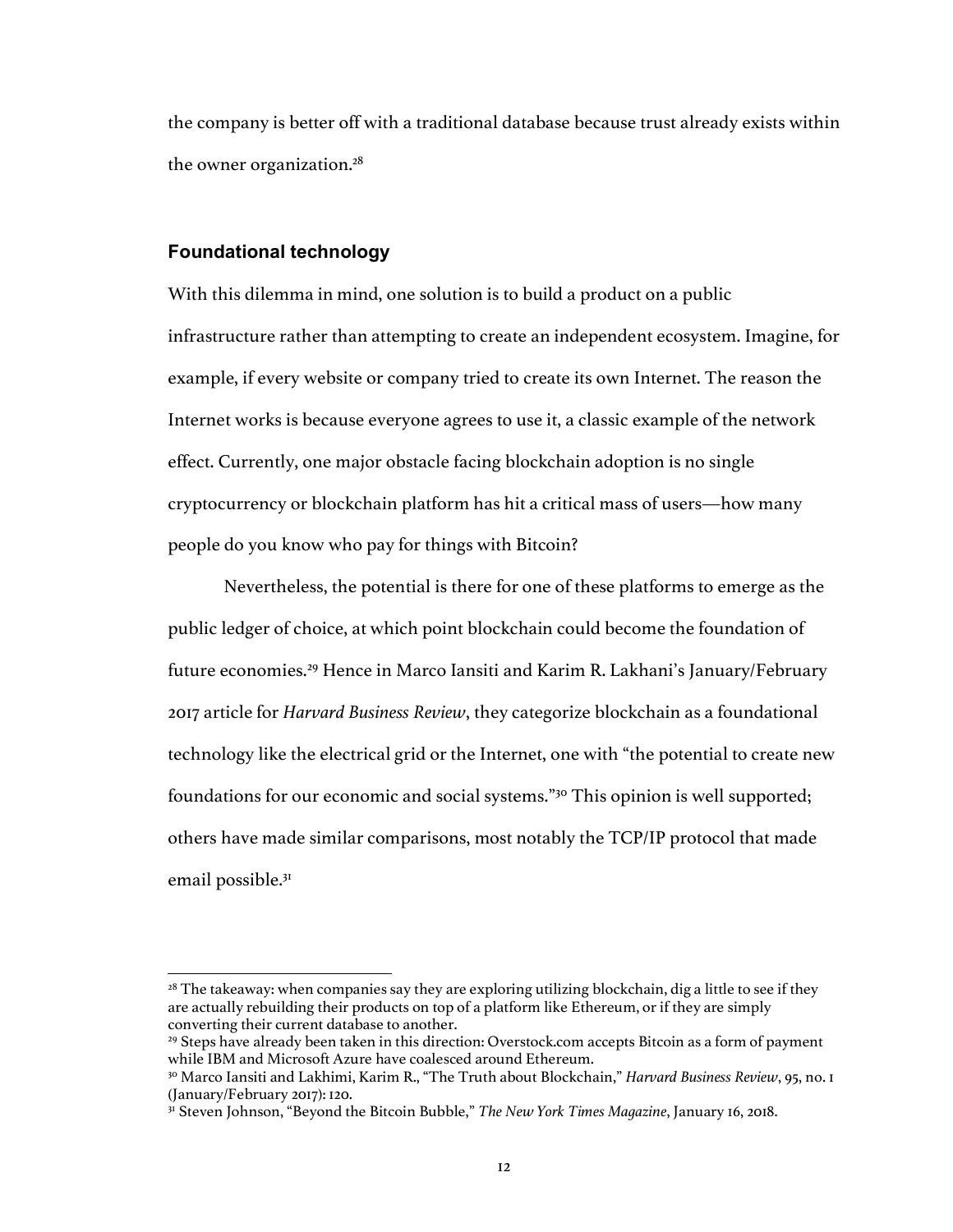The attempts to label blockchain as foundational come with the acknowledgement that laying such a foundation will take at least years, if not decades to achieve. Additionally, advocates of this label also admit that "the potential power of this would-be revolution is being actively undercut by the crowd it is attracting, a veritable goon squad of charlatans, false prophets and mercenaries."32 That is to say, cryptocurrency is experiencing a bubble that is hindering the meaningful growth of the entire blockchain sector and that meaningful growth won't come until after the bubble pops.

#### **Niche technology**

Classifying blockchain as a niche technology drastically limits the scope of its impact. If blockchain is a niche technology, it likely fits a few, specific use cases but will not see the massive adoption so many are predicting. If this is the right category for blockchain, once its bubble bursts, we will see it consistently used in only a handful of industries.

Surprisingly, one of the pioneers of the "blockchain revolution" classifies blockchain as a niche technology. Medici Ventures, a wholly owned subsidiary of Overstock.com, oversees "the company's investments in firms building solutions leveraging and servicing blockchain technologies."33 The firm anticipates that blockchain will have a significant impact in a few key areas and restricts its investments accordingly: capital markets, money and banking, identity, voting, land, and underlying tech.

 $\overline{a}$ 

<sup>32</sup> Ibid.

<sup>33</sup> Medici Ventures, "Our Story," accessed October 20, 2017, http://www.mediciventures.com/bio/.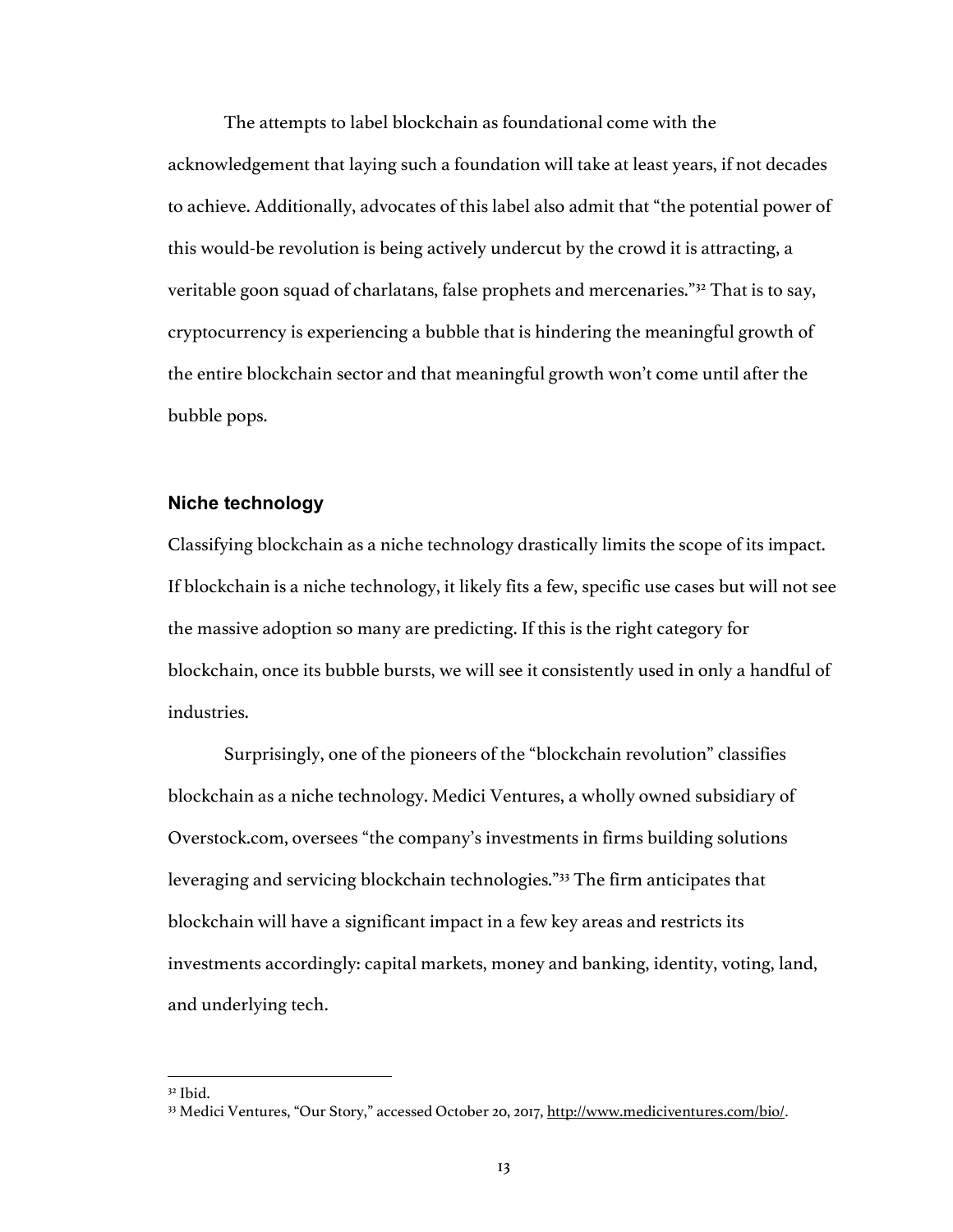#### **Medici Framework**

 $\overline{a}$ 

Steve Hopkins, General Counsel and Chief Operating Officer at Medici, relies on a simple, two-question framework for assessing potential blockchain investments:

- 1. Is the idea actually a business?
- 2. Does the business need blockchain?

Many entrepreneurs are excited about blockchain's potential, but do not consider if their use of blockchain will result in a viable, revenue-generating venture or if the business would be successful even without blockchain. Instead, as entrepreneurs and established firms join in the pursuit of blockchain's white whale, many are quick to think up solutions that are economically infeasible or to bolt on the technology to a structure that fails to optimize blockchain's intrinsic strengths.

With regards to the first question in the framework, Hopkins gives the example of browser/micropayment platforms like Brave. Such platforms grant users access to an ad-reduced web surfing experience.34 With the ad-reduced browser, verified advertising partners make micropayments recorded on the platform's blockchain to ensure that only precisely targeted ads reach the users most likely to benefit from the ad. While the concept sounds compelling by addressing a real user pain point, and although Brave is being developed by Brendan Eich of Mozilla Firefox fame, the numbers may not work out. Like many potential blockchain applications, Brave requires a critical mass before it sees success. Competing against Google, Brave seeks to employ blockchain to displace Google as the intermediary of web services, but

<sup>34</sup> Brave.com, "What is Brave Ad Replacement?", accessed March 14, 2018, https://brave.com/about-adreplacement/.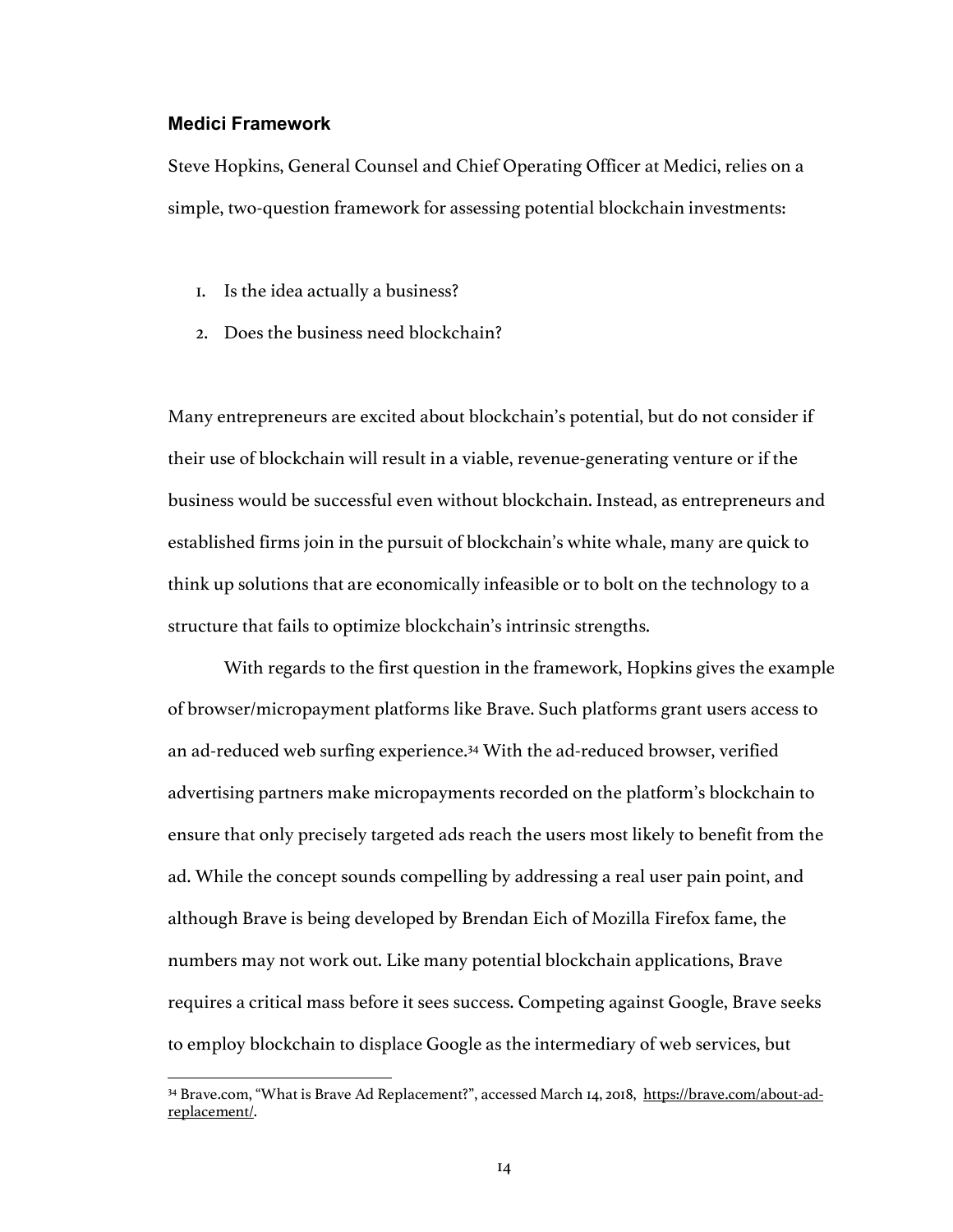Google earns in excess of \$95 billion from advertising.35 Therefore, it is unlikely to cede this core element of its business. Google has maintained such dominance because of its reasonable pricing for advertisers<sup>36</sup> and general reliability for users.<sup>37</sup>

An extreme example of the second question of the framework was the December 21, 2017 name change of Long Island Iced Tea to Long Blockchain.38 Here is a company in the non-alcoholic drink space whose business model has no real use for a distributed ledger, yet relied on a bit of wordplay to see a temporary jolt in its price. The company hasn't made its intentions clear whether it would use blockchain to oversee its logistics and distribution, or if the name change indicates a more dramatic change in direction, a "long-jump" as described by Daniel A. Levinthal in "Adaptation on Rugged Landscapes,"39 but statements from the executive team hint towards the latter option: "Our ultimate goal is to build a portfolio of investments that touch multiple points in the blockchain ecosystem."40

Talk of an "internal blockchain" to be used for back office work in large organizations and major banks is a less subtle example of the second case. These businesses do not rely on a third party to validate a transaction and in many cases

<sup>35</sup> Alphabet Inc., Form 10-K fiscal year ended December 31, 2017, accessed March 14, 2018,

https://www.sec.gov/Archives/edgar/data/1652044/000165204418000007/goog10-kq42017.htm. <sup>36</sup> Google offers an extremely flexible pricing model: see Google AdWords, "Pay only for results," accessed March 14, 2018, https://www.google.com/adwords/costs/?channel=ha&subid=us-en-ha-g-aw-cbk\_mv\_exa\_1!o2-201167645-237671285912-kwd-32200984791.

<sup>37</sup> One notable exception was the YouTube child exploitation scandal, a scenario Brave could potentially avoid through its partner verification platform. See Lucy Handley, "Multiple advertisers put global YouTube ads on hold in wake of child exploitation scandal," November 27, 2017, accessed March 14, 2018, https://www.cnbc.com/2017/11/27/advertisers-put-youtube-ads-on-hold-after-child-exploitationscandal.html.

<sup>&</sup>lt;sup>38</sup> Arie Shapira and Leinz, Kailey, "Long Island Iced Tea Soars After Changing Its Name to Long Blockchain," Bloomberg, December 21, 2017, accessed February 7, 2018,

https://www.bloomberg.com/news/articles/2017-12-21/crypto-craze-sees-long-island-iced-tea-rename-aslong-blockchain.

<sup>39</sup> Daniel A. Levinthal, "Adaptation on Rugged Landscapes." *Management Science* 43, no. 7 (1997): 934-50, http://www.jstor.org/stable/2634336.

<sup>40</sup> Long Blockchain Corp., "Long Blockchain Corp. Enters into Letter-of-Intent with Stater Blockchain, UK-Based Business that is Building Blockchain Solutions for the Global Financial Markets," Corporate Information, Press Releases, January 16, 2018, https://investors.longislandicedtea.com/.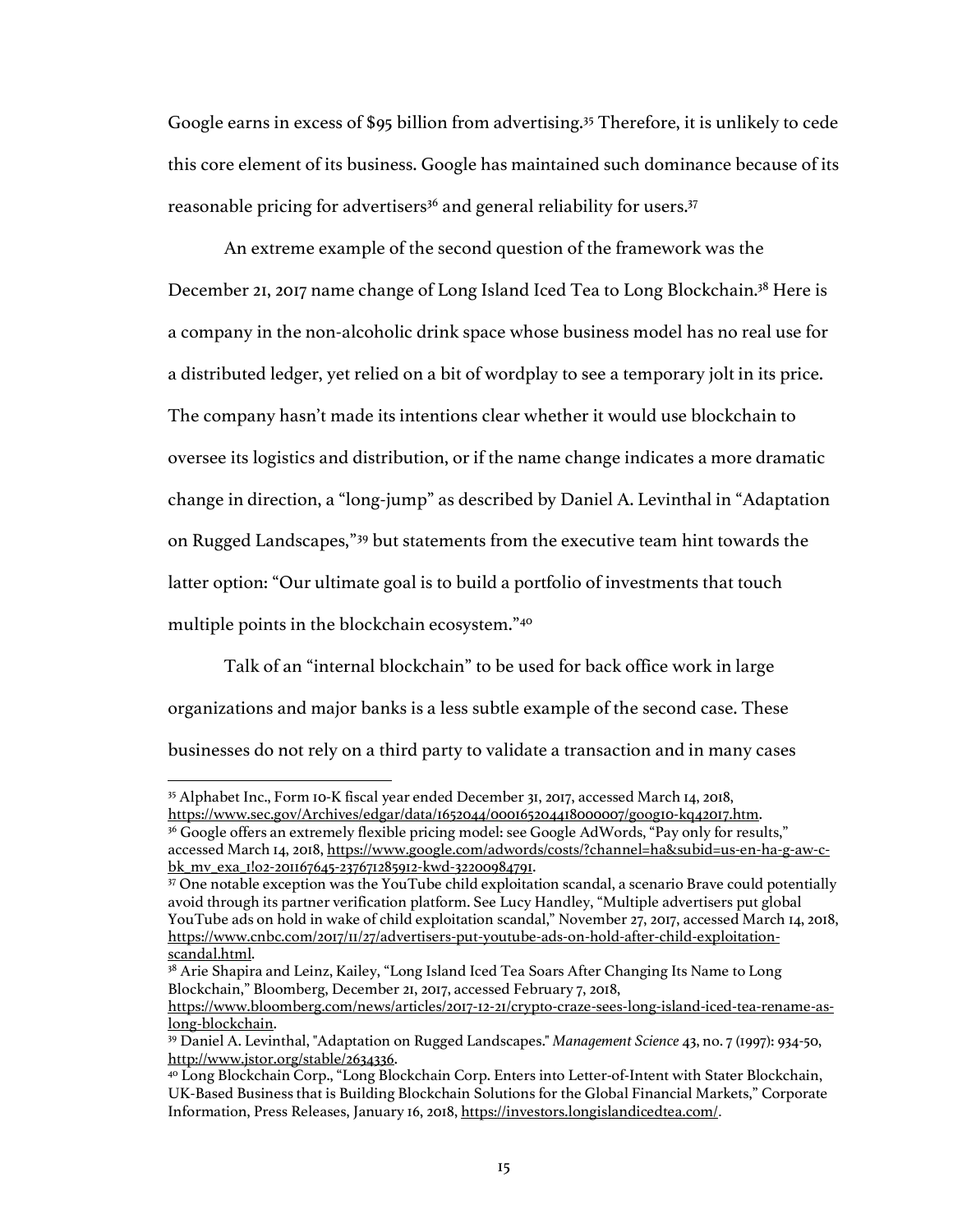adding the hash algorithm and mining/proof of work features may slow down the process rather than increase efficiency. Following the slew of high-profile hacking incidents in 2017, blockchain may appeal to large data storers, but the security they seek in blockchain—the distributed and encrypted element—could be achieved without full-on blockchain. Companies pursuing a "blockchain strategy" who match the profile I've described are more than likely dressing up their security initiatives to capitalize on the crypto craze.

One use case that appears to meet both Medici's requirements is that of remittance. Startups such as Circle and Abra have started to successfully disrupt legacy providers like Western Union and to challenge the previous upstarts like Xoom.41 These newcomers allow users to make mobile payments or money transfers across borders by using a blockchain infrastructure behind the scenes. By giving users a simple interface, Circle and Abra make sending money simple. But unlike other peerto-peer money transfer platforms like Venmo, these companies do not collect interest on money in users' accounts. Rather, a user texts the amount he or she wants to send, the transaction is recorded on the blockchain, and the recipient gets the money deposited in a digital wallet or account that the recipient can then withdraw in the local currency. Circle, for example, can offer this service at such low cost (virtually free) because its real business comes from its Circle Invest product, which allows users to invest in a range of cryptocurrencies.42

 $\overline{a}$ 

<sup>41</sup> Western Union has recently announced its own blockchain initiative based on the Ripple cryptocurrency as a measure to stem the adoption of blockchain-backed remittance services, but it remains to be seen if Western Union can successfully maintain its control on the market. See Josiah Wilmoth, "Western Union Taps Ripple for Blockchain Trial," ccn.com, February 14, 2018, accessed February 14, 2018, https://www.ccn.com/western-union-taps-ripple-for-blockchain-trial/. 42 Circle, "How does Circle Invest make money?", accessed March 14, 2018, https://support.invest.circle.com/hc/en-us/articles/360000204286-How-does-Invest-make-money.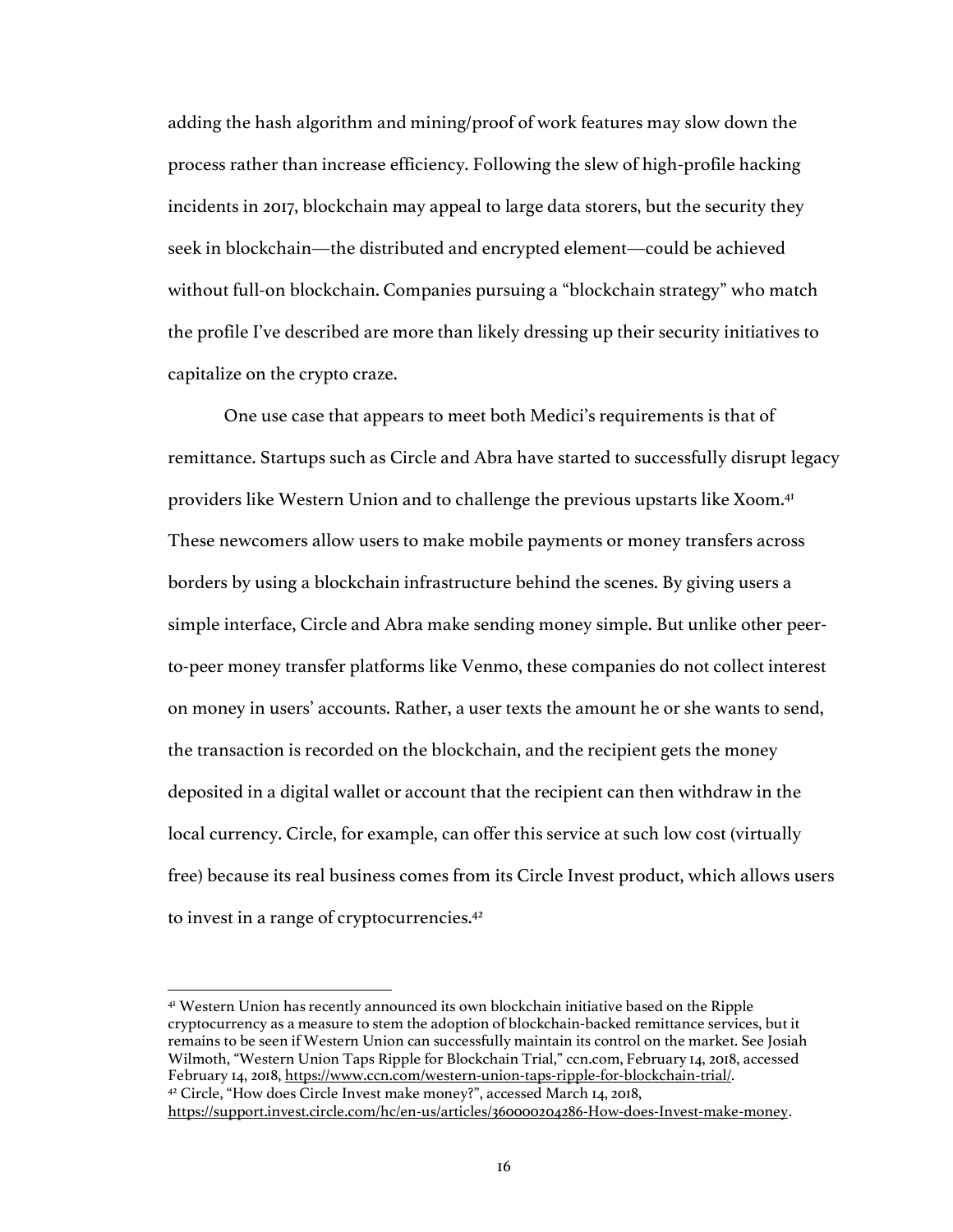#### **IV. CONCLUSIONS AND FURTHER RESEARCH**

A blockchain database, or distributed ledger, allows users to store information in a safe, yet visible way across a network of participants. Since virtually any information can be stored in the database, the possible use cases for blockchain appear to be limitless. Nevertheless, given certain characteristics of the technology: its transparency, security, and relative efficiency, some applications do not make sense currently.

Serious players in the space have started with the most obvious applications of the technology (e.g., speculation, capital markets, money and banking, land titles, and computer storage), but these may not prove to be the most profitable in the long run. Further research is needed to determine when specific companies, given their business model could actually benefit from blockchain, should adopt a blockchain infrastructure. This conversion is likely to occur once regulators have established clearer guidelines and more people have migrated to the crypto space.

Finally, since blockchain is likely in a pre-bubble period, an analysis of previous bubbles, particularly the dotcom bubble, would be helpful for predicting which blockchain-based companies are most likely to survive once the bubble bursts.

For now, leaders should be aware of blockchain and understand the basics of how the technology works. Blockchain has the potential to impact many industries, as we've seen as we have tried to classify it. But blockchain's major hurdle is the network effect: a critical mass of users needs to coalesce around one or two platforms and potential users need to understand its benefits. Until the technology can overcome these barriers, leaders are best off keeping an eye on blockchain from a distance.

17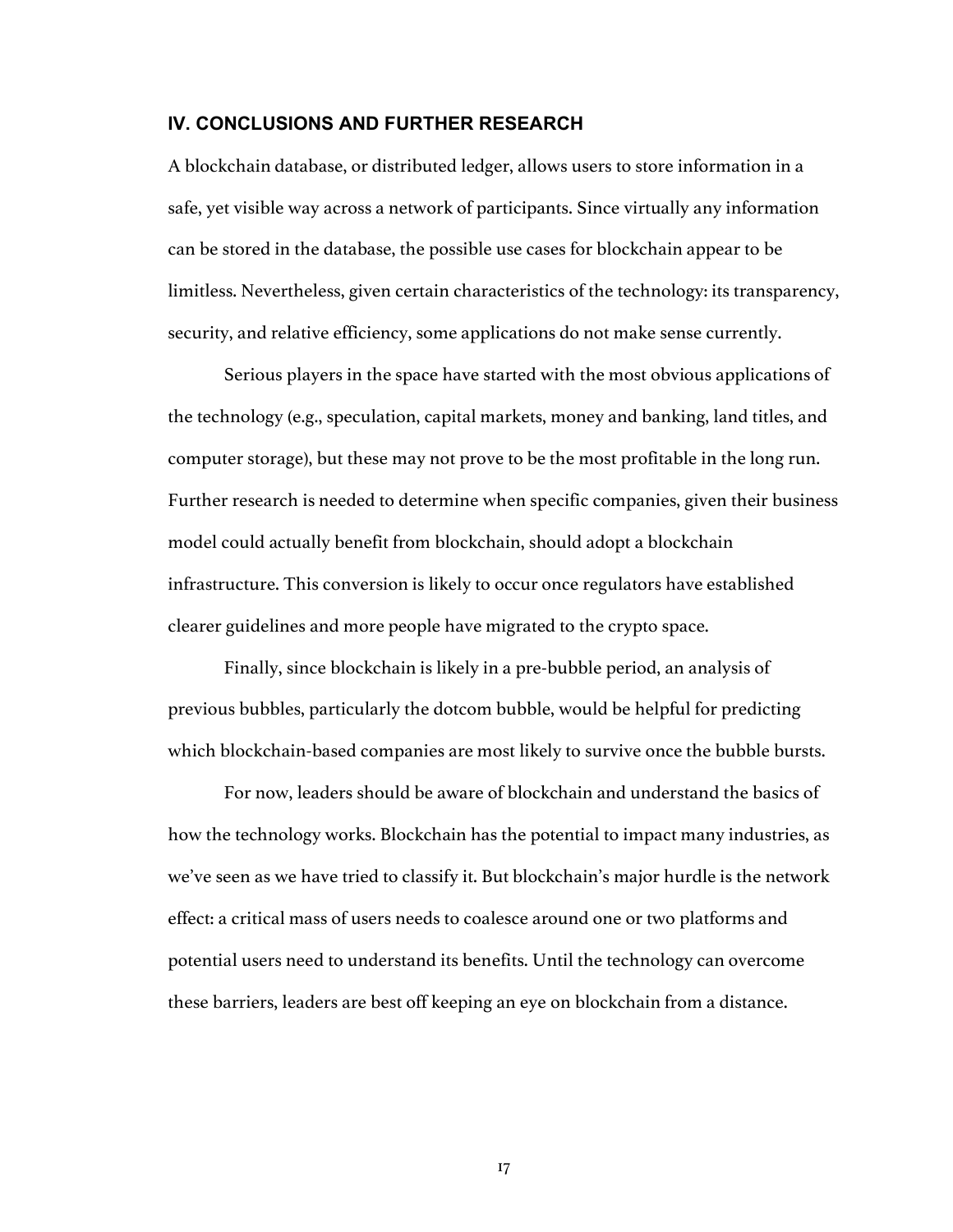| When adopting blockchain makes sense.                                 |                |                   |  |  |
|-----------------------------------------------------------------------|----------------|-------------------|--|--|
|                                                                       | Use blockchain | Find other option |  |  |
| Does trust already exist between parties?                             | No.            | Yes               |  |  |
| Does the transaction need to be<br>instantaneous?                     | No             | Yes               |  |  |
| Does everyone using the database need<br>access to every transaction? | Yes            | No                |  |  |
| Is anonymity essential?                                               | Yes            | No                |  |  |

Table 1: When should a company consider implementing blockchain? When the technology aligns with its unique value proposition. These questions can help determine just that.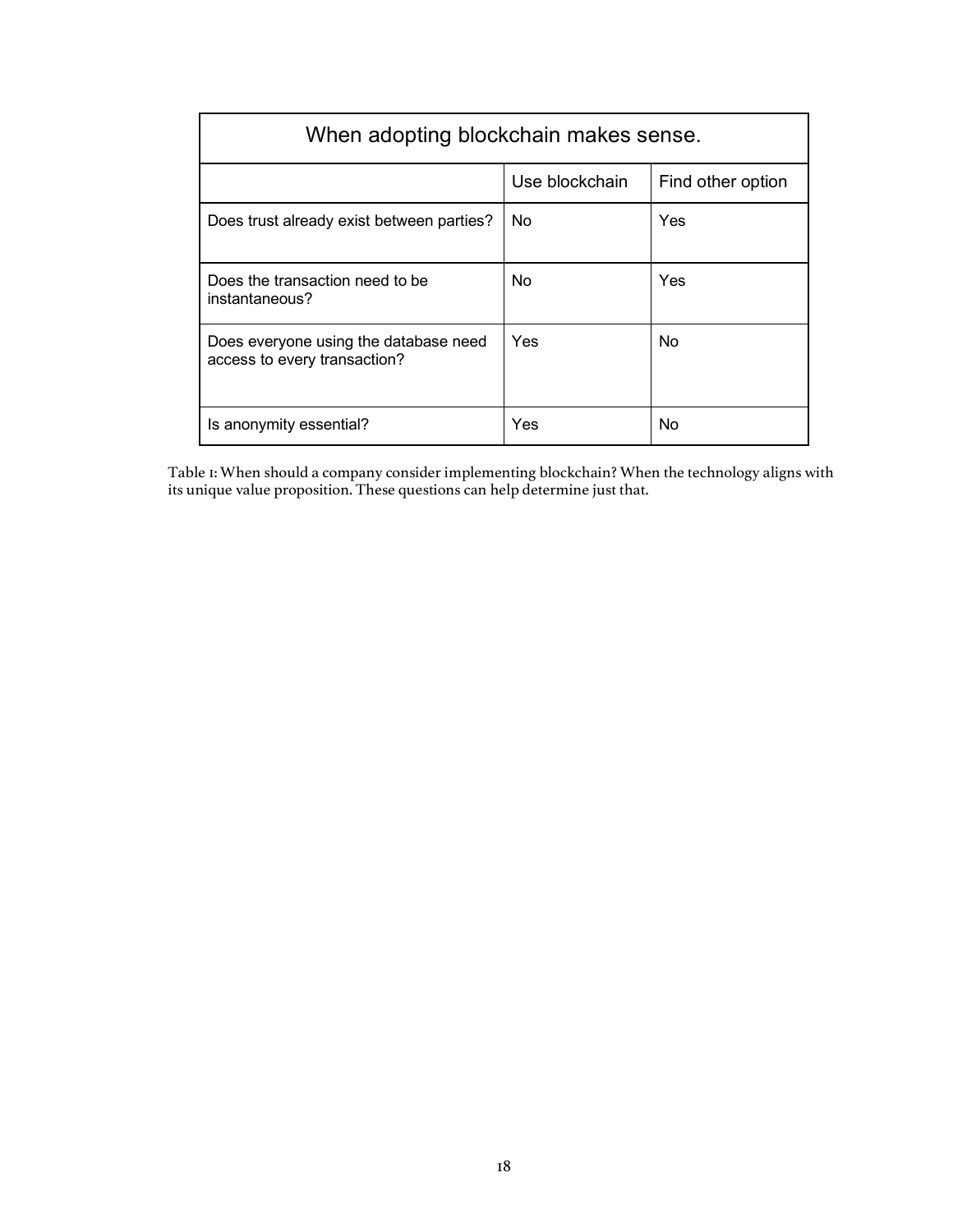#### **REFERENCES**

- Alphabet Inc., Form 10-K fiscal year ended December 31, 2017, accessed March 14, 2018, https://www.sec.gov/Archives/edgar/data/1652044/000165204418000007/goog10 kq42017.htm.
- Bitcoin Core. "What is a full node?" Accessed March 13, 2018. https://bitcoin.org/en/fullnode#what-is-a-full-node.
- Bonadonna, Erik. *Networks II*, Course Blog for Cornell University INFO 4220. "Bitcoin and the Double-Spending Problem." March 29, 2013. Accessed February 7, 2018. https://blogs.cornell.edu/info4220/2013/03/29/bitcoin-and-the-double-spendingproblem/.
- Brands, Stefan. "Untraceable off-line cash in wallet with observers," *Annual International Cryptology Conference* (August 1993): 302-318.
- Brave.com, "What is Brave Ad Replacement?", accessed March 14, 2018, https://brave.com/about-ad-replacement/.
- Catalini, Christian. "How Blockchain Applications Will Move Beyond Finance," *Harvard Business Review*. March 2, 2017. Accessed November 16, 2017. https://hbr.org/2017/03/how-blockchain-applications-will-move-beyondfinance.
- Chohan, Usman. "The Double Spending Problem and Cryptocurrencies" (December 19, 2017): https://ssrn.com/abstract=3090174 or http://dx.doi.org/10.2139/ssrn.3090174.
- Christensen, Clayton M., Verlinden, Matt, Westerman, George. "Disruption, disintegration and the dissipation of differentiability," *Industrial and Corporate Change*, vol. 11, no. 5, 955–993.
- Circle, "How does Circle Invest make money?", accessed March 14, 2018, https://support.invest.circle.com/hc/en-us/articles/360000204286-How-does-Invest-make-money.
- Cryptocurrency Market Capitalizations. "All Cryptocurrencies." Accessed February 7, 2018. https://coinmarketcap.com/all/views/all/.
- Dudley, Joel. "R3 secures record-breaking \$107m investment from 40 institutions," Corda.net. May 23, 2017. Accessed February 7, 2018. https://www.corda.net/2017/05/r3-secures-largest-ever-investment-distributedledger-technology-usd-107-million-40-institutions/.
- Dunkley, Emma. "Problems at two cryptocurrency exchanges raise security concerns," Financial Times. December 20, 2017. Accessed March 13, 2018. https://www.ft.com/content/aa9fdd64-e536-11e7-97e2-916d4fbac0da.
- Dwork, Cynthia, Naor, Moni. "Pricing via Processing, Or, Combatting Junk Mail, Advances in Cryptology," *CRYPTO '92: Lecture Notes in Computer Science No. 740*. Springer (1993): 139–147.
- Faife, Corin. Coindesk. "Bitcoin Hash Functions Explained." February 19, 2017. Accessed February 7, 2018. https://www.coindesk.com/bitcoin-hash-functionsexplained/.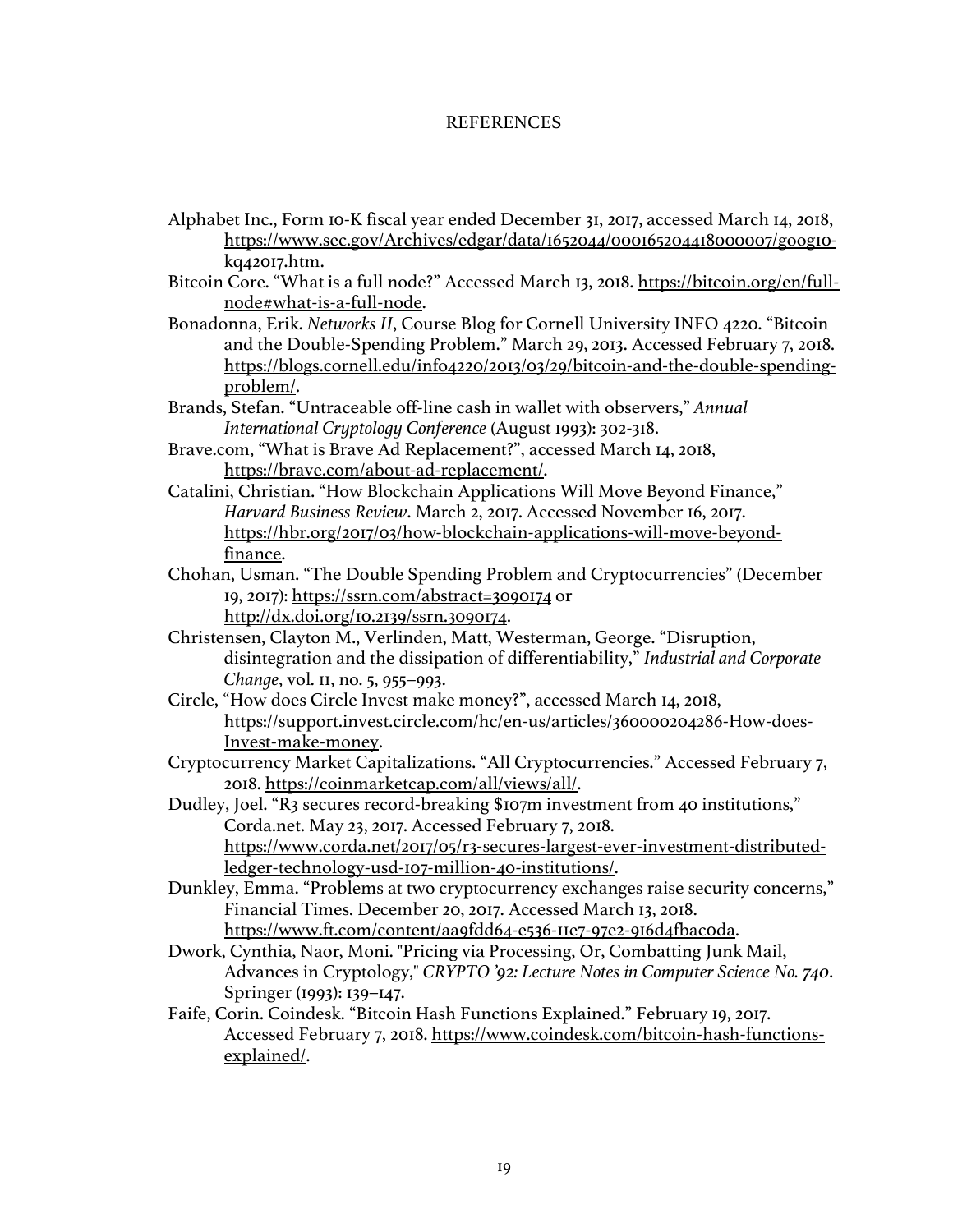- Higgins, Stan. Coindesk. "Maker of First Bitcoin Mining ASIC Acquired in What Could Be Industry's Largest Sale." June 8, 2016. Accessed January 22, 2018. https://www.coindesk.com/bitcoin-mining-asic-acquired-avalon/.
- Iansiti, Marco, Lakhimi, Karim R. "The Truth about Blockchain," *Harvard Business Review*, 95, no. 1 (January/February 2017): 120.
- Johnson, Steven. "Beyond the Bitcoin Bubble," *The New York Times Magazine*. January 16, 2018.
- Levinthal, Daniel A. "Adaptation on Rugged Landscapes." *Management Science* 43, no. 7 (1997): 934-50, http://www.jstor.org/stable/2634336.
- Long Blockchain Corp., "Long Blockchain Corp. Enters into Letter-of-Intent with Stater Blockchain, UK-Based Business that is Building Blockchain Solutions for the Global Financial Markets," Corporate Information, Press Releases, January 16, 2018, https://investors.longislandicedtea.com/.
- Medici Ventures, "Our Story," accessed October 20, 2017, http://www.mediciventures.com/bio/.
- Nakamoto, Satoshi. "Bitcoin: A Peer-to-Peer Electronic Cash System." October 2008. https://bitcoin.org/bitcoin.pdf.
- Nakamura, Yuji, Tan, Andrea. "Massive Cryptocurrency Heist Spurs Call for More Regulation," Bloomberg. Updated January 29, 2018. Accessed March 13, 2018. https://www.bloomberg.com/news/articles/2018-01-28/massive-cryptocurrencyheist-puts-spotlight-on-exchange-security.
- Shapira, Arie, Leinz, Kailey. "Long Island Iced Tea Soars After Changing Its Name to Long Blockchain," Bloomberg. December 21, 2017. Accessed February 7, 2018. https://www.bloomberg.com/news/articles/2017-12-21/crypto-craze-sees-longisland-iced-tea-rename-as-long-blockchain.
- U.S. Securities and Exchange Commission. "Investor Bulletin: Initial Coin Offerings," Investor Alerts and Bulletins. July 25, 2017. https://www.sec.gov/oiea/investoralerts-and-bulletins/ib\_coinofferings.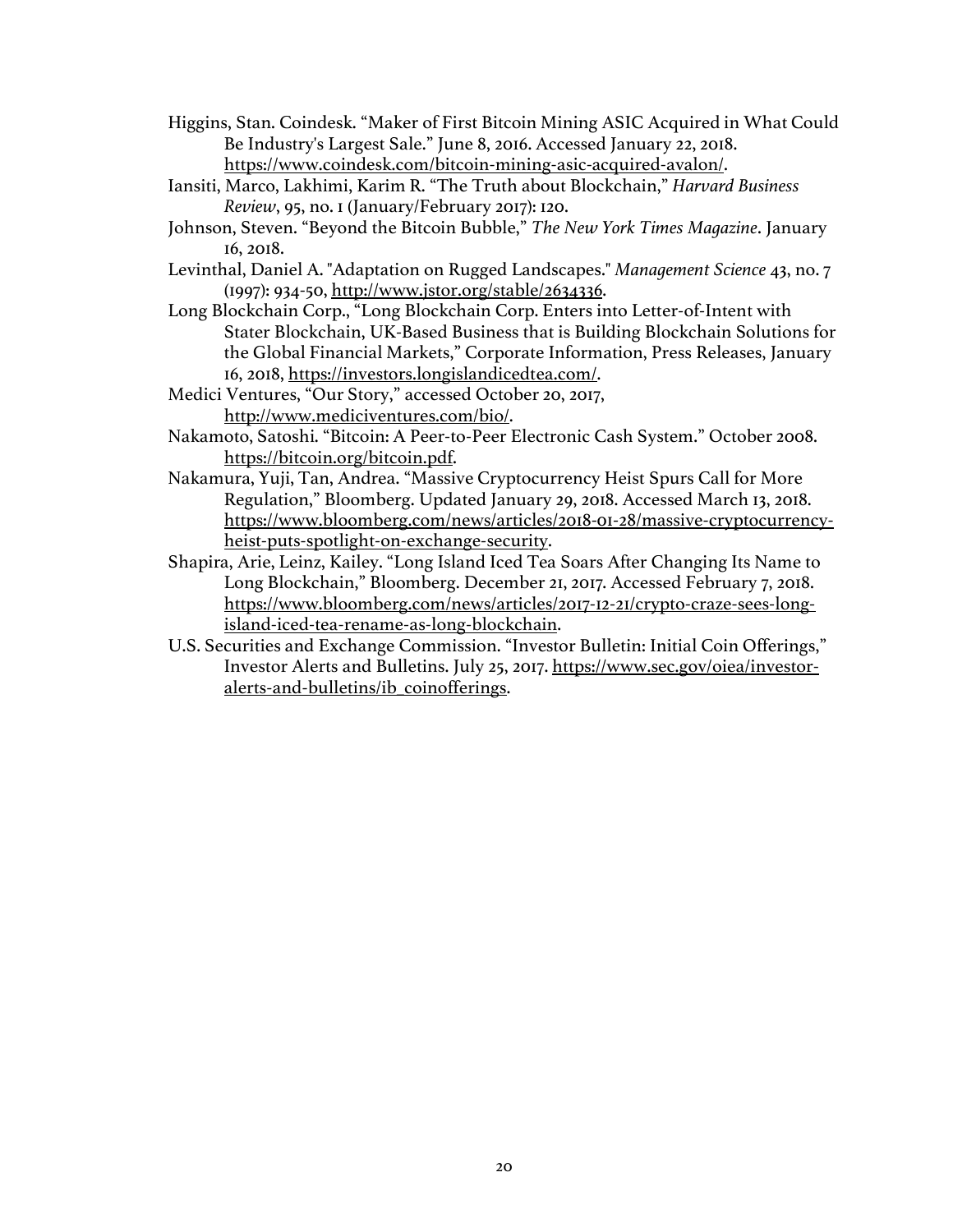#### BIBLIOGRAPHY

Alexander, Gary. "Goldman Sachs and the Blockchain," Seeking Alpha. October 5, 2017. https://seekingalpha.com/article/4111950-goldman-sachs-blockchain.

Baur A.W., Bühler J., Bick M., Bonorden C.S. (2015) "Cryptocurrencies as a Disruption? Empirical Findings on User Adoption and Future Potential of Bitcoin and Co." in: Janssen M. et al. (eds) Open and Big Data Management and Innovation. Lecture Notes in Computer Science, 9373. Springer, Cham.https://link.springer.com/chapter/10.1007/978-3-319-25013-7\_6.

Black, Tron. Medici Ventures Principal Software Developer. Filmed interview. February 26, 2018.

CB Insights, "Blockchain Investment Trends In Review." https://www.cbinsights.com/research/report/blockchain-trendsopportunities/?utm\_source=CB+Insights+Newsletter&utm\_campaign=d504d98

464-ThursNL\_10\_26\_2017&utm\_medium=email&utm\_term=0\_9dc0513989 d504d98464-89482269.

Catalini, Christian and Gans, Joshua S., Some Simple Economics of the Blockchain (September 21, 2017). Rotman School of Management Working Paper No. 2874598; MIT Sloan Research Paper No. 5191-16. Available at

SSRN: https://ssrn.com/abstract=2874598 or http://dx.doi.org/10.2139/ssrn.287459 8.

- Christensen, Robert. Medici Ventures Product Manager. Filmed interview. February 26, 2018.
- Guttentag, Daniel. "Airbnb: disruptive innovation and the rise of an informal tourism accommodation sector," *Current Issues in Tourism*, 18, no. 12, (2015):1192–1217. http://www.tandfonline.com/doi/abs/10.1080/13683500.2013.827159.
- Heilman, Ethan. Commonwealth Crypto founder. Interview and personal correspondence. October 2017.
- Hennefer, Robert. EPA Private Equity. "Blockchain Primer" presentation. March 15, 2017.
- Hileman, Garrick and Rauchs, Michel, 2017 Global Blockchain Benchmarking Study (September 22, 2017). Available at SSRN: https://ssrn.com/abstract=3040224.
- Hopkins, Steven. Medici Ventures Chief Operating Officer and General Counsel. Interview. February 26, 2018.

Johnson, Jonathan. Medici Ventures President. Interview. November 2017.

Junco, Pablo. "Accelerating the adoption of enterprise blockchain," Microsoft Azure. November 9, 2017. https://azure.microsoft.com/en-us/blog/accelerating-theadoption-of-enterprise-blockchain/.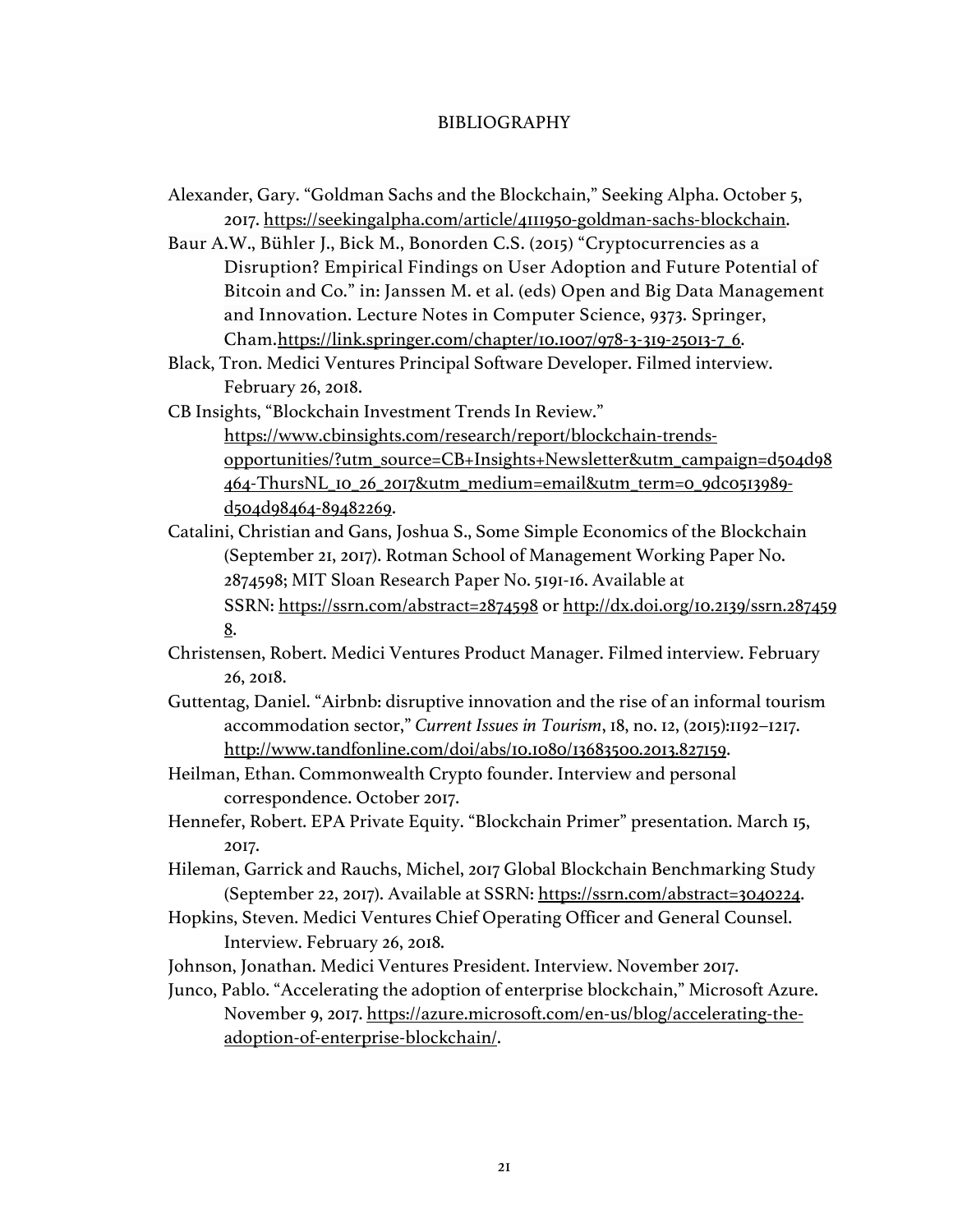Mesropyan, Elena. "45+ Use Cases for Blockchain Technology . . . Just Because You Can, Doesn't Mean You Should," GoMedici.com. October 7, 2017. https://letstalkpayments.com/45-plus-use-cases-for-blockchain-technology/.

- Norton, Steven. "CIO Explainer: What Is Blockchain?" Wall Street Journal. February 2, 2016. https://blogs.wsj.com/cio/2016/02/02/cio-explainer-what-is-blockchain/.
- Nussbaum, Joshua. "Mapping the blockchain project ecosystem," TechCrunch. October 16, 2017. https://techcrunch.com/2017/10/16/mapping-the-blockchainproject-ecosystem/.
- Paap, Jay, Katz, Ralph. "Anticipating Disruptive Innovation," *Research-Technology Management*, 47, no. 5, 13–22.

http://www.tandfonline.com/doi/abs/10.1080/08956308.2004.11671647.

- Peterson, Aticus. Rose Park Advisors Associate. Personal correspondence. January 2018.
- Platt, Colin, Taylor, Simon, Phillips, Abasa, Nelson, Scott. "What the hell is Segwit2x, enterprise Blockchain and more regulators weight in," Blockchain Insider Podcast. October 12, 2017. http://bi.11fs.com/16.
- Roussey, Benjamin. "Links to the Future: How Blockchain Will Impact and Disrupt Industries," Techgenix.com. October 13, 2017. http://techgenix.com/industrialimpact-blockchain/.
- Schmidt, Glen M., Druehl, Cheryl T. "When is a Disruptive Innovation Disruptive?" *The Journal of Product Innovation Management*, 25, no. 4, (July 2008): 347–369. http://onlinelibrary.wiley.com/doi/10.1111/j.1540-5885.2008.00306.x/full.
- Schneider, James, Blostein, Alexander, Lee, Brian, Kent, Steven, Groer, Ingrid, Beardsley, Eric. "Blockchain: Putting Theory into Practice," *Profiles in Innovation.* Goldman Sachs Equity Research. May 24, 2016.
- Shin, Laura. "How To Explain Cryptocurrencies and Blockchains To The Average Person," Forbes. October 3, 2017. https://www.forbes.com/sites/laurashin/2017/10/03/how-to-explaincryptocurrencies-and-blockchains-to-the-average-person/#7eb08e52324d.
- WWD Staff. "A Blockchain Primer From Marvin Traub Associates," WWD.com. Decebmer 20, 2017. http://wwd.com/business-news/businessfeatures/blockchain-bitcoin-marvin-traub-associates-11077392/.

Xavier, Adam. "Art The Benefits of Blockchain Out Of Reach For Small and Mid-Size Businesses?" Forbes. December 21, 2017. https://www.forbes.com/sites/theyec/2017/12/21/are-the-benefits-of-blockchainout-of-reach-for-small-and-mid-size-businesses/#32c3aab05922.